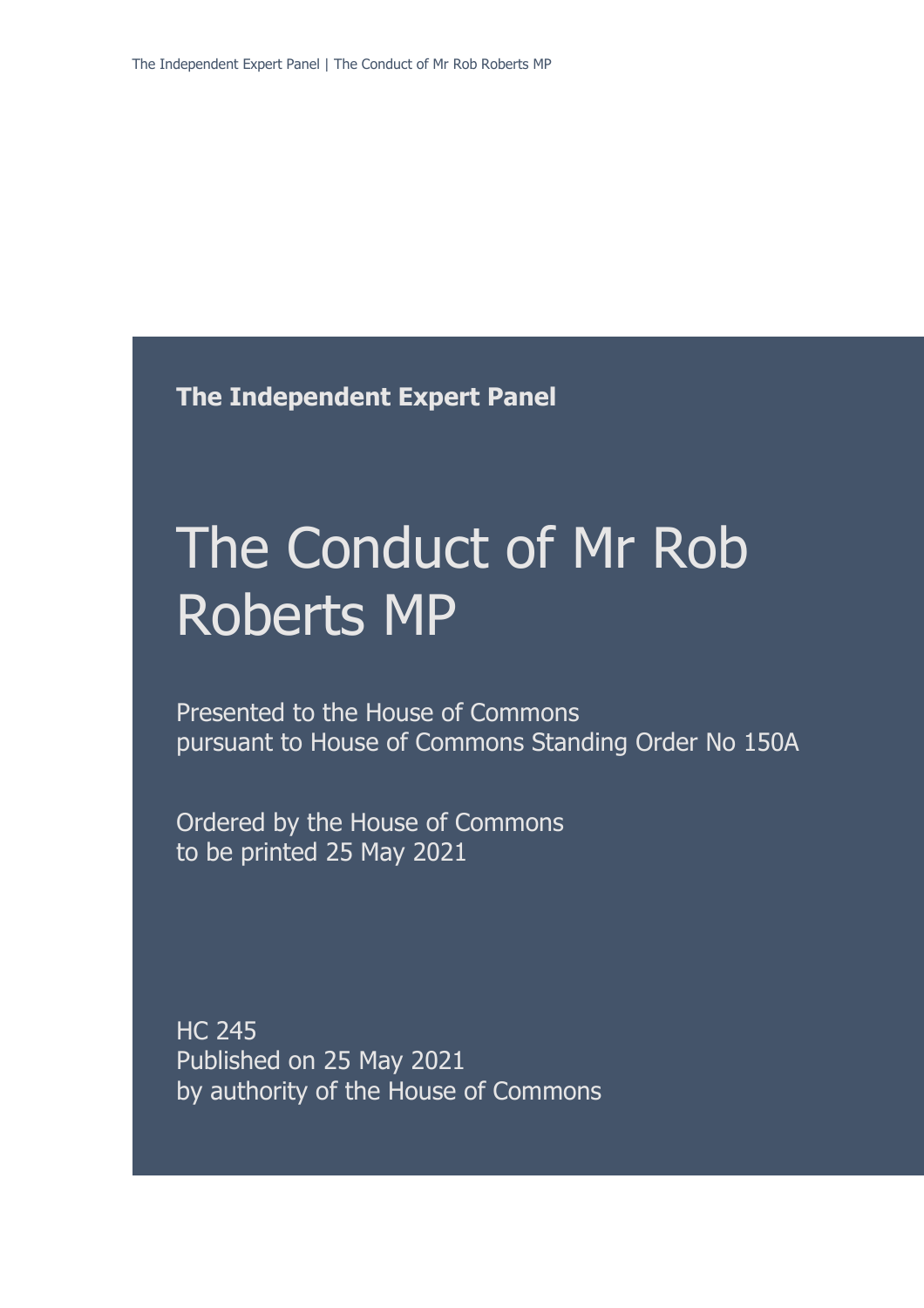# **The Independent Expert Panel**

The Independent Expert Panel was established by the House of Commons on 23 June 2020; its members were appointed on 25 November. The Panel hears appeals against decisions made by the Parliamentary Commissioner for Standards (the Commissioner), considers referrals from the Commissioner and determines sanctions in cases involving an allegation against an MP of a breach of Parliament's Sexual Misconduct Policy or the Bullying and Harassment Policy, under the Independent Complaints and Grievance Scheme.

### **Current membership**

Mrs Lisa Ball Monica Daley Mrs Johanna Higgins Rt Hon Sir Stephen Irwin (Chair) Professor Clare McGlynn Miss Dale Simon Sir Peter Thornton Dr Matthew Vickers

### **Powers**

The Panel's powers are set out in House of Commons Standing Orders Nos 150A to 150D. These are available on the internet via [www.parliament.uk.](http://www.parliament.uk/)

### **Publication**

© Parliamentary Copyright House of Commons 2021. This publication may be reproduced under the terms of the Open Parliament Licence, which is published at [www.parliament.uk/site-information/copyright-parliament/.](http://www.parliament.uk/site-information/copyright-parliament/) Independent Expert Panel reports are published on the Panel's website at [www.parliament.uk/mps-lords-and](http://www.parliament.uk/mps-lords-and-offices/standards-and-financial-interests/independent-expert-panel/)[offices/standards-and-financial-interests/independent-expert-panel/](http://www.parliament.uk/mps-lords-and-offices/standards-and-financial-interests/independent-expert-panel/) and in print by order of the House.

# **Panel staff**

The current Secretary to the Panel is Emily Baldock.

### **Contacts**

All correspondence should be addressed to the Secretary to the Panel. The Panel's email address is [independentexpertpanel@parliament.uk.](mailto:independentexpertpanel@parliament.uk)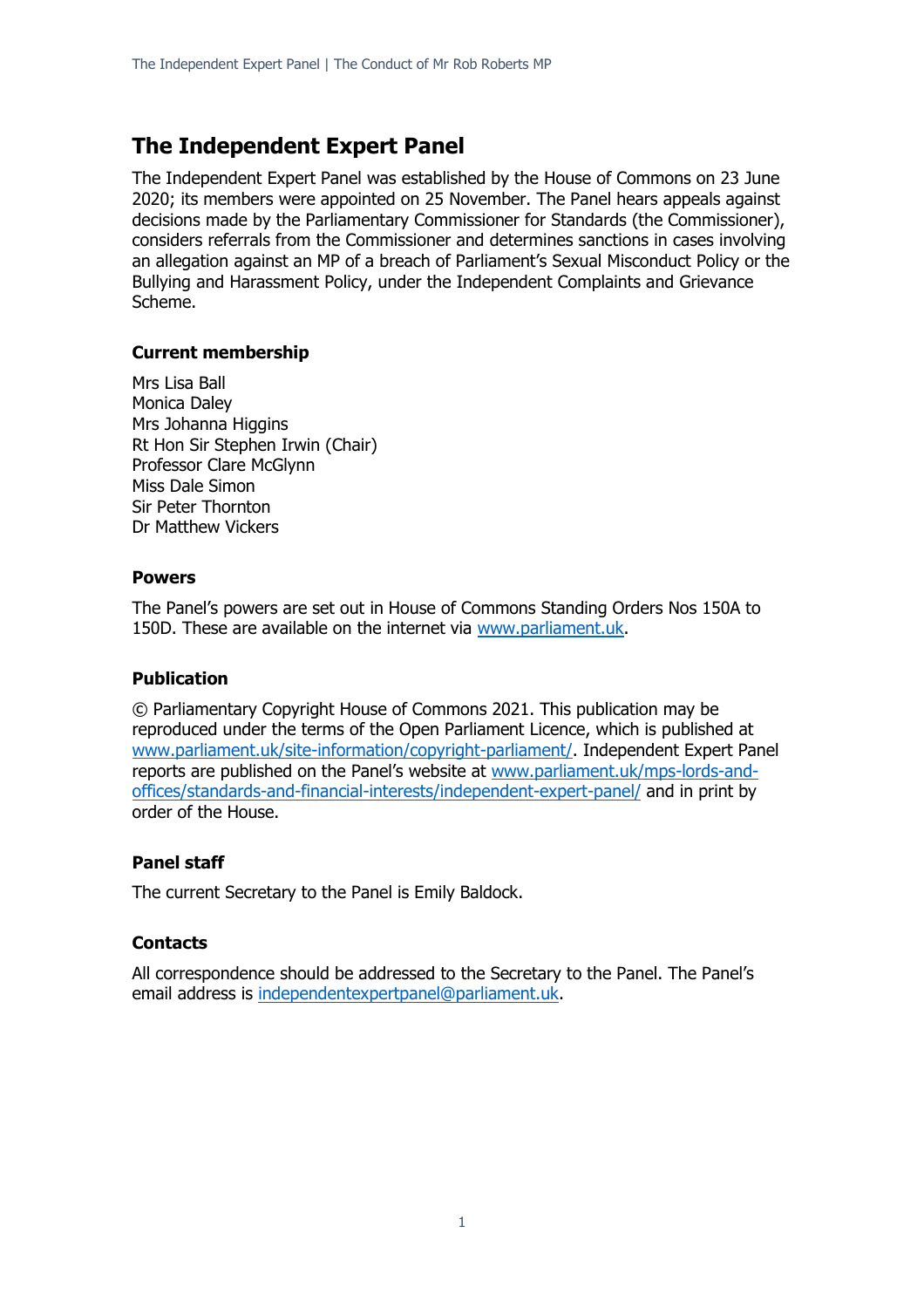# **Contents**

| Report by the Chair of the Panel                |    |
|-------------------------------------------------|----|
| Appeal against the decision of the Commissioner | 6. |
| Decision on sanction                            | 14 |
| Appeal against the decision on sanction         | つつ |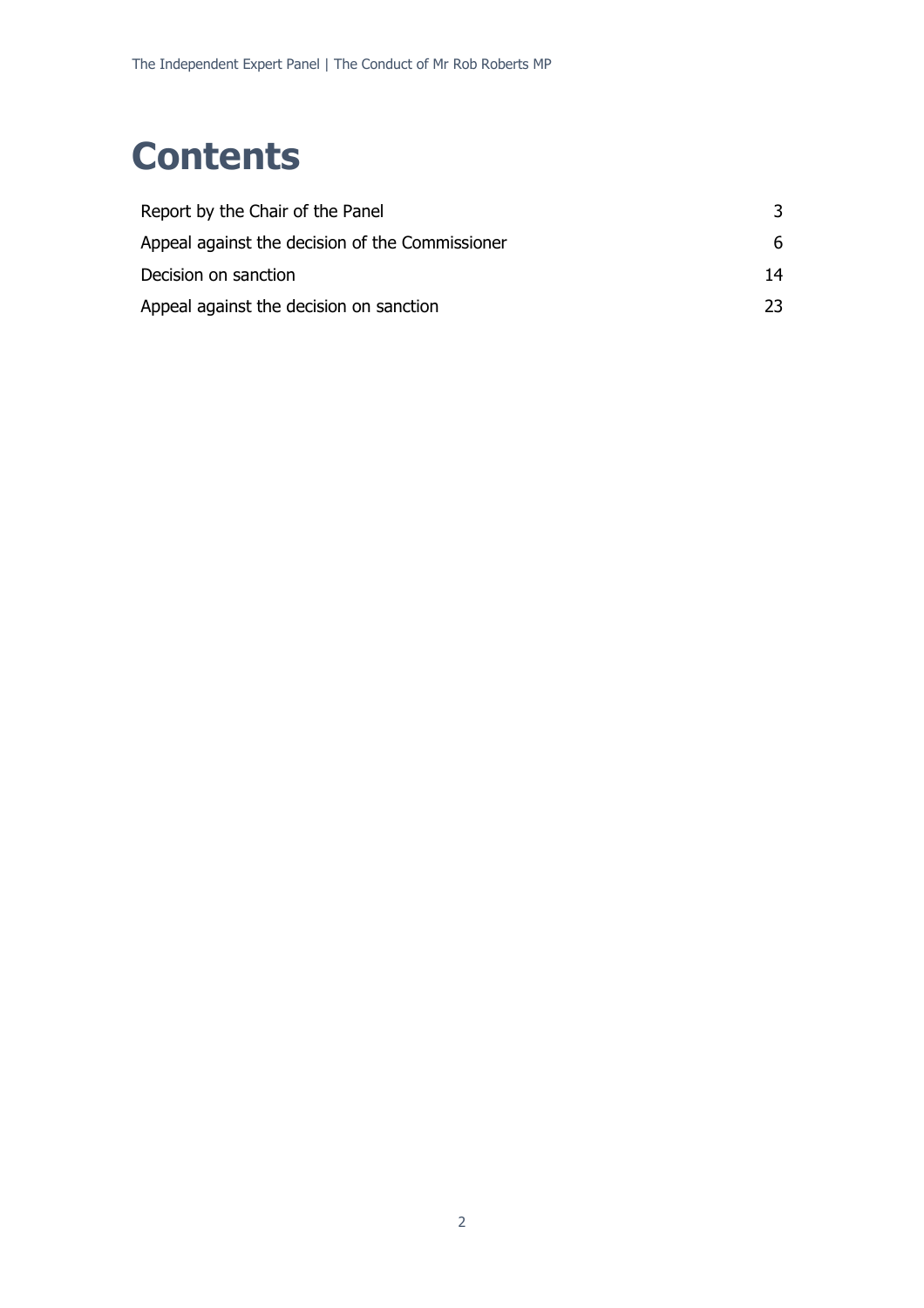# **Report by the Chair of the Panel**

- 1.1 The Independent Expert Panel was established by the House of Commons on 23 June 2020;<sup>1</sup> its members were appointed on 25 November.<sup>2</sup> The Panel hears appeals against decisions made by the Parliamentary Commissioner for Standards (the Commissioner), considers referrals from the Commissioner and determines sanctions in cases involving an allegation against an MP of a breach of Parliament's sexual misconduct policy or the bullying and harassment policy, under the Independent Complaints and Grievance Scheme.<sup>3</sup>
- 1.2 The Panel is guided by the principles of natural justice, fairness for all parties, transparency and proportionality. We understand the seriousness of, and the harm caused by, bullying, harassment and sexual misconduct. We are rigorously independent, impartial and objective, acting without any political input or influence.
- 1.3 This is a report of decisions of the Panel on appeal and sanction made following a referral from the Parliamentary Commissioner for Standards. The Commissioner found that the Responder, Mr Rob Roberts MP, the Member for Delyn, had acted in breach of Parliament's sexual misconduct policy. He appealed the Commissioner's decision.
- 1.4 On 19 January 2021 I appointed a sub-panel of three members to hear the appeal. The members of the sub-panel were:
	- Professor Clare McGlynn QC (Hons)
	- Miss Dale Simon (chair)
	- Dr Matthew Vickers
- 1.5 The appeals were made prior to appointment of the members of the Panel on 25 November 2020. The appeal was therefore managed in accordance with

 $1$  HC Deb, 23 June 2020, [col 1244](https://hansard.parliament.uk/commons/2020-06-23/debates/9646C6AF-0D3A-424B-8949-E809F658DB4C/IndependentComplaintsAndGrievanceScheme) [Commons Chamber]

<sup>&</sup>lt;sup>2</sup> HC Deb, 25 November 2020, co[l 887](https://hansard.parliament.uk/commons/2020-11-25/debates/68BE444A-B6D4-42FC-BA02-8658937A0A1A/IndependentExpertPanel) [Commons Chamber]

<sup>&</sup>lt;sup>3</sup> Independent Complaints and Grievance Scheme: [https://www.parliament.uk/mps-lords-and](https://www.parliament.uk/mps-lords-and-offices/standards-and-financial-interests/parliaments-behaviour-code/)[offices/standards-and-financial-interests/parliaments-behaviour-code/](https://www.parliament.uk/mps-lords-and-offices/standards-and-financial-interests/parliaments-behaviour-code/)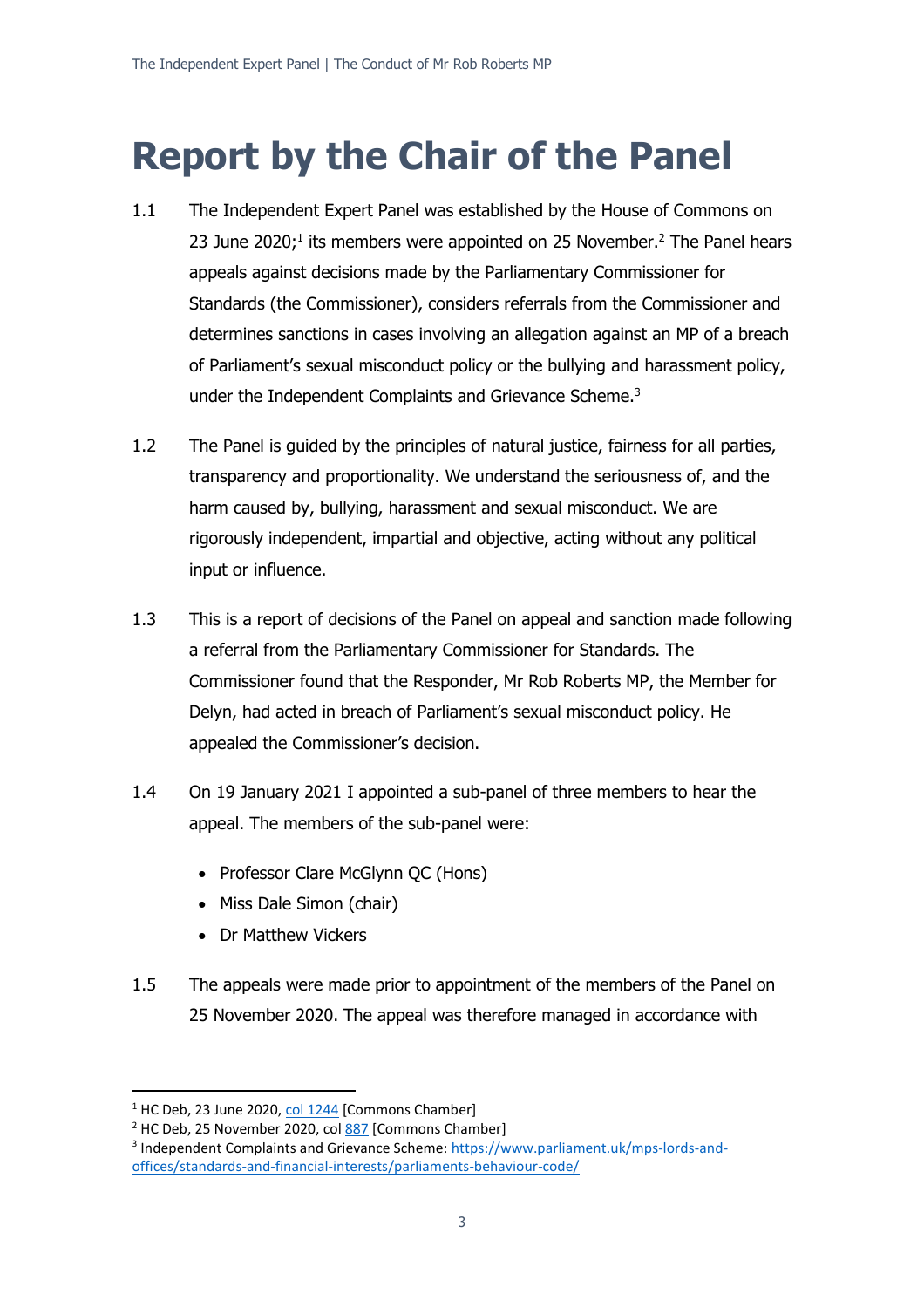the framework established by the House of Commons Committee on Standards in its 2019 report, *The Committee's role in ICGS appeals*.<sup>4</sup>

- 1.6 On 22 February the sub-panel notified the parties of their decision to dismiss the Responder's appeal. They went on to determine the sanction to be imposed. They determined that Mr Roberts MP should be suspended from the service of the House for six weeks.
- 1.7 On 22 March the sub-panel reported their decisions to me as Chair of the Panel. Mr Roberts MP appealed the decision on sanction.
- 1.8 On 28 April I appointed a sub-panel of three members to hear the appeal against sanction. The members of the sub-panel were:
	- Monica Daley
	- Mrs Johanna Higgins
	- Rt Hon Sir Stephen Irwin (chair)
- 1.9 On 17 May, following an oral hearing, Mr Roberts MP was informed of the decision of the appeal sub-panel that his appeal was not successful. The full decision of the sub-panel was agreed on 20 May.
- 1.10 Under Standing Order No. 150A(5)(d) I am required to report to the House as the Panel has determined a sanction that can only be imposed by the House.
- 1.11 The process for a petition under the Recall of MPs Act 2015 is not triggered by a suspension imposed on the recommendation of the Panel. For a recall to be initiated, the sanction must be imposed on the recommendation of the Committee on Standards, or another Committee of the House of Commons concerned with standards of conduct. The Independent Expert Panel is not a Committee of the House of Commons.
- 1.12 The decisions of the sub-panels set out the background to the case, the process followed and the reasons for their decisions. The names of the

<sup>4</sup> Committee on Standards, Sixth Report of Session 2017–19, *[The Committee's role in ICGS appeals](https://publications.parliament.uk/pa/cm201719/cmselect/cmstandards/1976/1976.pdf)*, HC 1976, para 13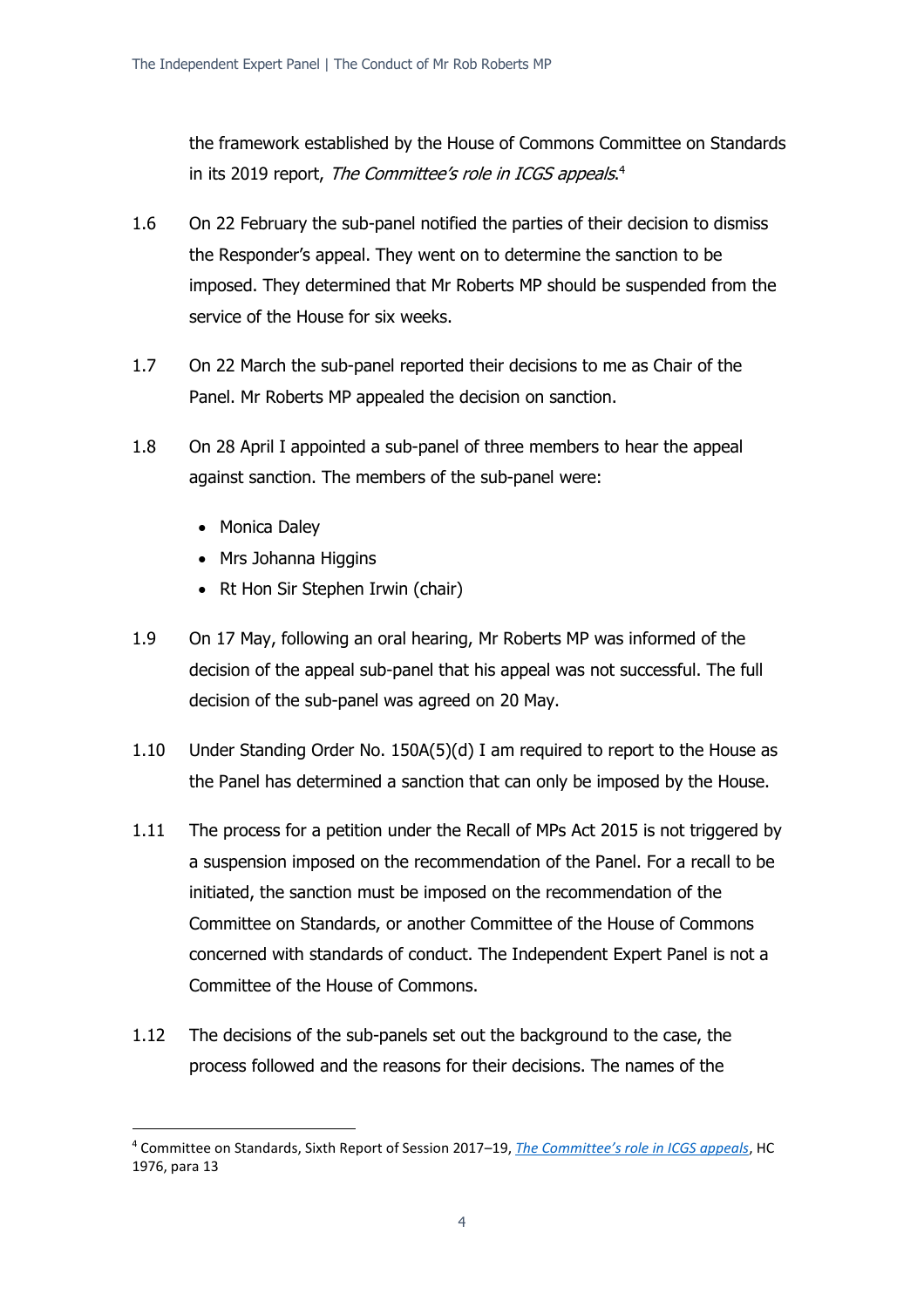Reporter, any witnesses referred to and their identifying details have been redacted. All other material in the case, including the investigator's report and the Commissioner's decision and memorandum except as referred to in the decision, remains confidential.

**Rt Hon Sir Stephen Irwin 25 May 2021**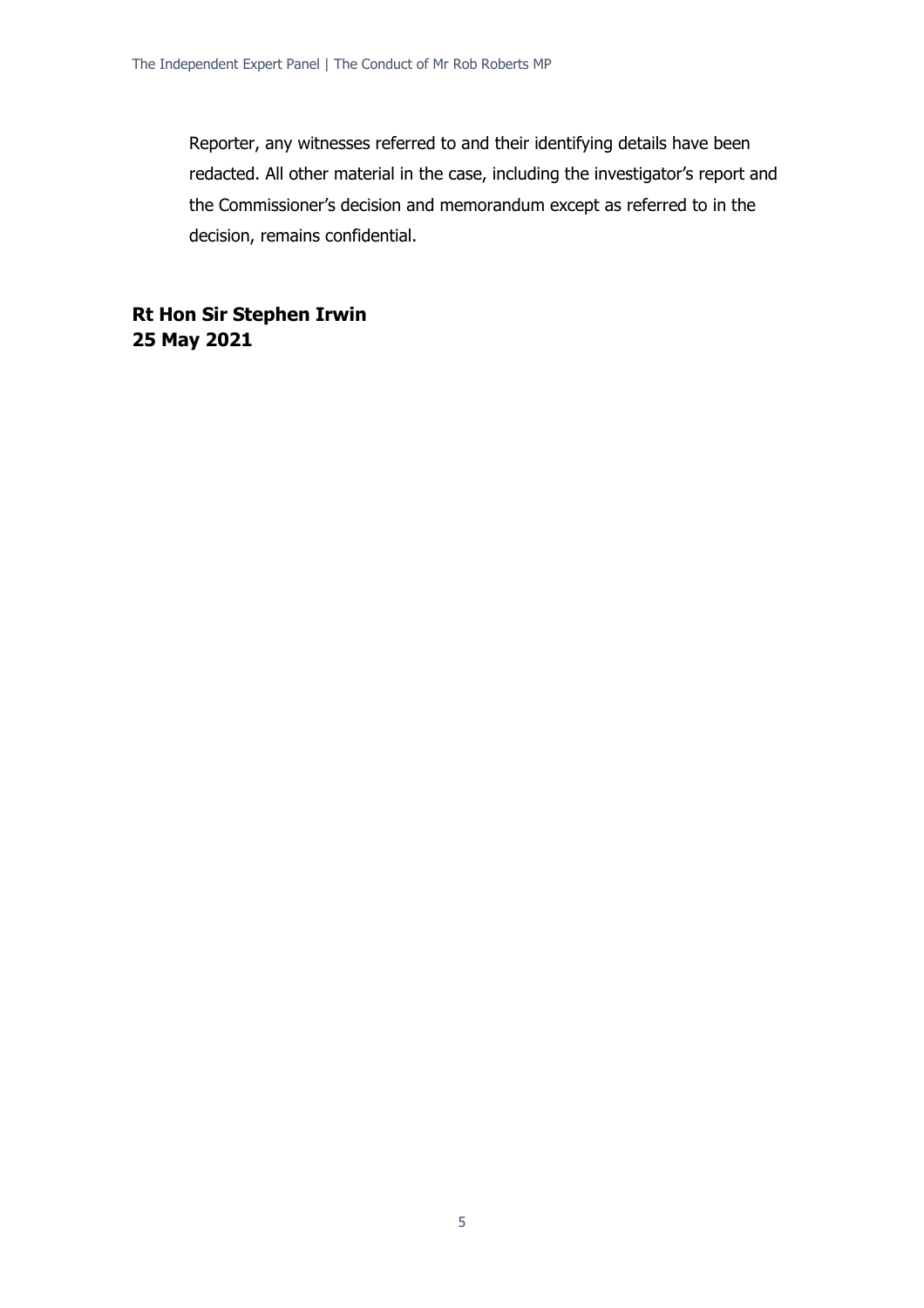# **Appeal against the decision of the Commissioner**

**Appeal by the Responder against the decision of the Parliamentary Commissioner for Standards dated 11 November 2020**

**Decision of the sub-panel dated 22 February 2021**

**Sub-panel members: Professor Clare McGlynn QC (Hons), Miss Dale Simon (chair), Dr Matthew Vickers**

# **The complaint**

- 2.1 On 12 June 2020 the Reporter made a complaint against the Responder of sexual misconduct while employed as a member of staff by the Responder. The Reporter alleged that during the brief period he worked for the Responder, the Responder made repeated and unwanted sexual advances towards him, using his position as his employer to place him under pressure to accede. The Responder also made inappropriate comments of a sexual nature and was overly intrusive about his personal life.
- 2.2 The Responder acknowledged that aspects of his behaviour towards the Reporter were inappropriate, and offered the Reporter an apology; however, the Responder rejected the categorisation of his conduct as "sexual", preferring the term "romantic". The Responder also denied making repeated advances. He asserted that his initial "approach" towards the Reporter was clumsy and therefore required a subsequent meeting so that he could articulate his thoughts and feelings in a more thoughtful and considered manner. His subsequent efforts to get the Reporter to go for a drink with him, including scheduling a meeting in the Reporter's work diary for drinks, amounted to no more than an attempt to reset their professional working relationship.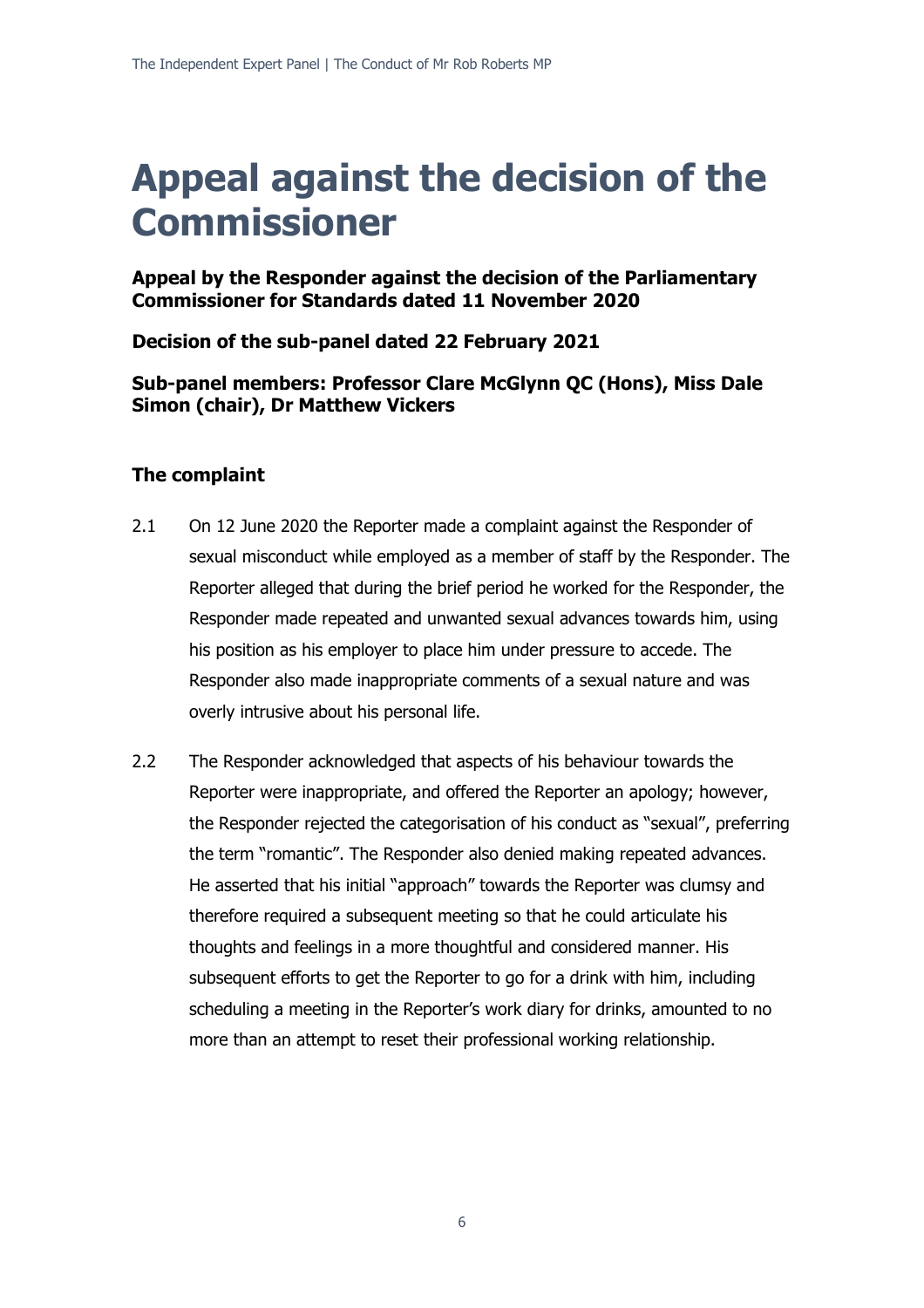### **The Investigator's and Commissioner's findings**

- 2.3 On 26 October 2020 the independent investigator (the Investigator) reported in a Formal Assessment Report that in his opinion there was sufficient evidence on the balance of probabilities to determine that sexual misconduct had occurred in this case.
- 2.4 In a letter dated 11 November 2020 the Parliamentary Commissioner for Standards (the Commissioner) wrote to the Responder informing him that she had upheld the complaints against him. The letter states: "I have read carefully [the Investigator's] full assessment report, enclosed, and reviewed the evidence he collated. I have also considered the comments that you submitted during the factual accuracy checking stage. I am satisfied that the allegations against you have been investigated fairly and thoroughly."

# **The appeal**

- 2.5 The Responder now appeals to the Independent Expert Panel (the Panel) against the Commissioner's decision. Since the Appeal was submitted prior to appointment of the Panel, it has been managed in accordance with the framework established by the House of Commons Committee on Standards in its 2019 report, *The Committee's Role in ICGS Appeals*.<sup>1</sup>
- 2.6 The Independent Expert Panel (IEP) was established by resolution of the House of Commons on 23 June 2020 to act as the independent appellate body on appeals from decisions of the Commissioner in cases brought under the Independent Complaints and Grievance Scheme, which includes cases of alleged sexual misconduct. The Panel operates in accordance with the principles of fairness, transparency, natural justice and proportionality. Decisions on cases are made by nominated sub-panels.

<sup>1</sup> Committee on Standards, Sixth Report of Session 2017–19, *[The Committee's role in ICGS appeals](https://publications.parliament.uk/pa/cm201719/cmselect/cmstandards/1976/1976.pdf)*, HC 1976, para 13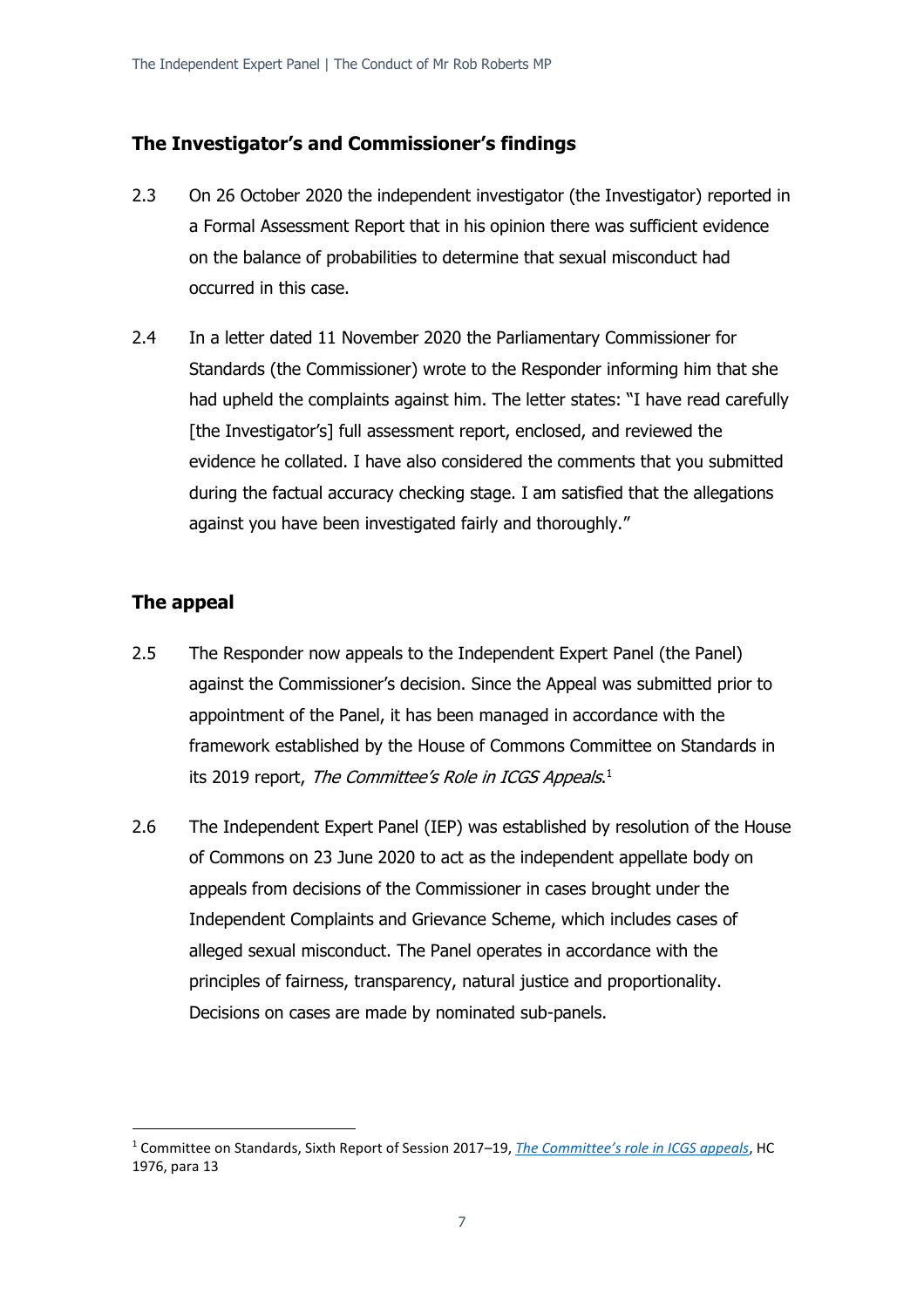- 2.7 The Panel does not re-investigate the allegations during an appeal, nor does it take fresh decisions on the basis of the investigation. The role of the Panel in an appeal is to review the decisions taken by the Commissioner.
- 2.8 Appeals to the Panel in this case are a two-stage process:
	- (1) acceptance that there are grounds for appeal, and
	- (2) where there are such grounds, the appeal itself.
- 2.9 As the nominated sub-panel for this case, we have considered carefully the Formal Assessment Report, the Commissioner's decision letter and Memorandum, and the evidence of the investigation.
- 2.10 We have at the forefront of our minds Parliament's Sexual Misconduct Policy and Procedure, the UK Parliament Behaviour Code and the House of Commons Code of Conduct, in addition to the relevant Standing Orders of the House of Commons.

### **Grounds for appeal**

2.11 On 2 December 2020 the Responder submitted his grounds for appeal along with a basis of appeal details document. Three grounds were raised:

**Ground (1)** The procedure was materially flawed, in that the Investigator/Commissioner had applied the wrong interpretation to the facts of the case. Specifically, the charge of "sexual misconduct" had been made on the basis of an assumption as to the meaning that lay behind certain events.

**Ground (2)** The procedure was materially flawed because the interpretation of the facts of the case was influenced by "malicious allegations and innuendo" that were not investigated.

**Ground (3)** The Responder was not afforded the opportunity to defend his character personally or call others to defend his character.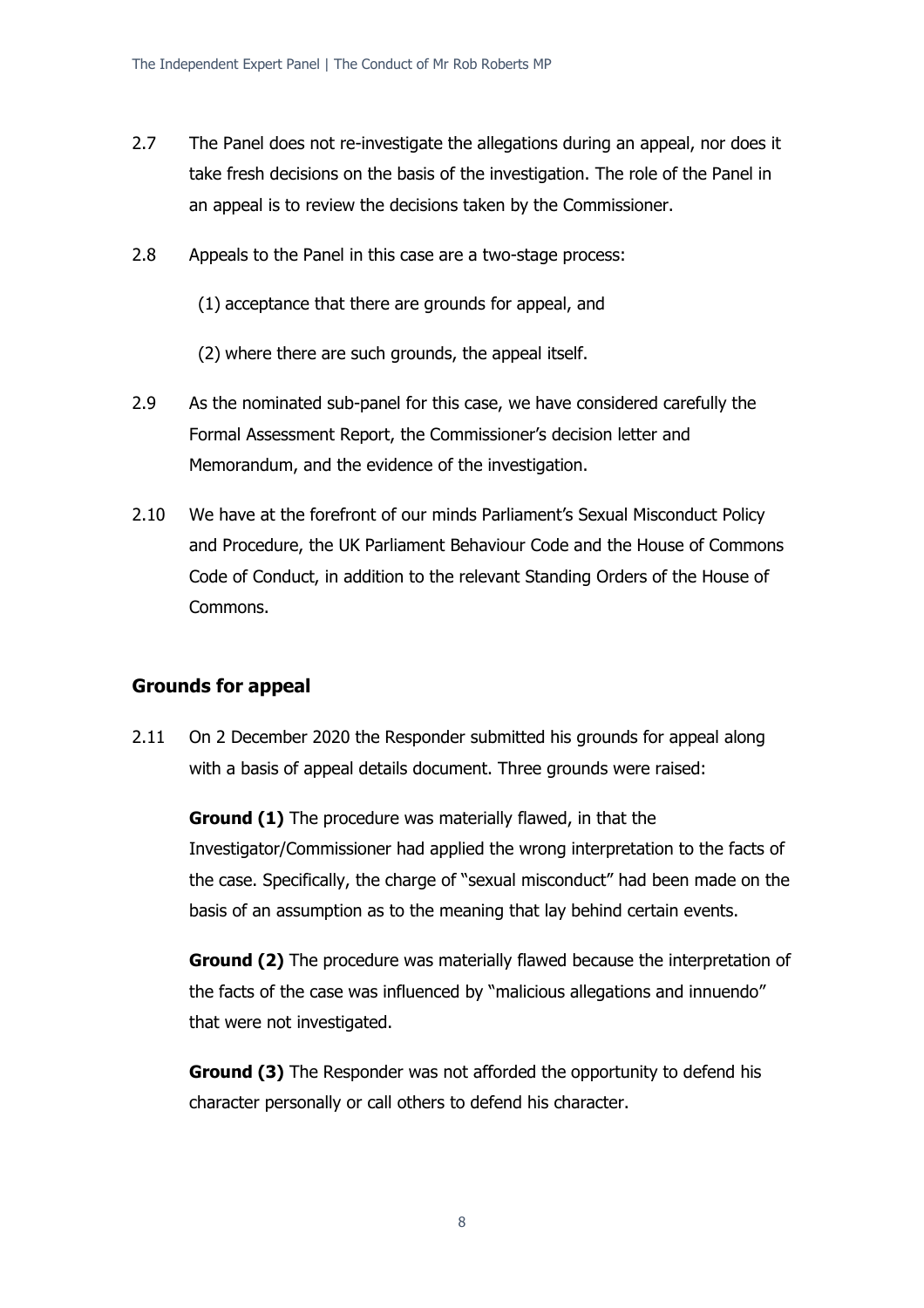#### **Consideration of acceptance of grounds for appeal**

- 2.12 On the 28 January 2021 the sub-panel met to determine whether to accept the grounds for appeal submitted by the Responder. We concluded that **Ground 1** (The procedure was materially flawed, in that the Investigator/Commissioner has applied the wrong interpretation to the facts of the case. Specifically, the charge of "sexual misconduct" had been made on the basis of an assumption as to the meaning that lay behind certain events) and **Ground 2** (The procedure was materially flawed because the interpretation of the facts of the case was influenced by "malicious allegations and innuendo" that were not investigated) were capable of amounting to a procedural flaw within the meaning of the ICGS appeals framework if found to be substantiated. We therefore accepted these grounds for Appeal and notified the Responder and Reporter of our decision by letter on 1 February 2021.
- 2.13 We determined that **Ground 3** (The Responder was not afforded the opportunity to defend his character personally or call others to defend his character) had no merit because evidence as to character is not a relevant consideration during the formal assessment of the facts; therefore failure to collect such evidence cannot amount to a procedural flaw or give rise to substantial new evidence. We also noted that the Responder had been provided with an opportunity to provide his account of the matters complained of by the Reporter and to comment on the Formal Assessment Report. The Responder gave a full account of his motivation, and the evidence bundle contains a character reference from a colleague of the Responder.
- 2.14 In addition to the grounds for appeal raised by the Responder, we also considered the following concerns raised by the Responder in his appeal submission and the basis of appeal details document:
	- a. That the sequence in which the Reporter and the Responder were interviewed favoured the Reporter, in that the Reporter was interviewed immediately after the Responder, therefore much of "the depth of feeling of my testimony" and the nuance would have been lost. [The Reporter] "had over 50 days of being prevalent in the thoughts of the investigator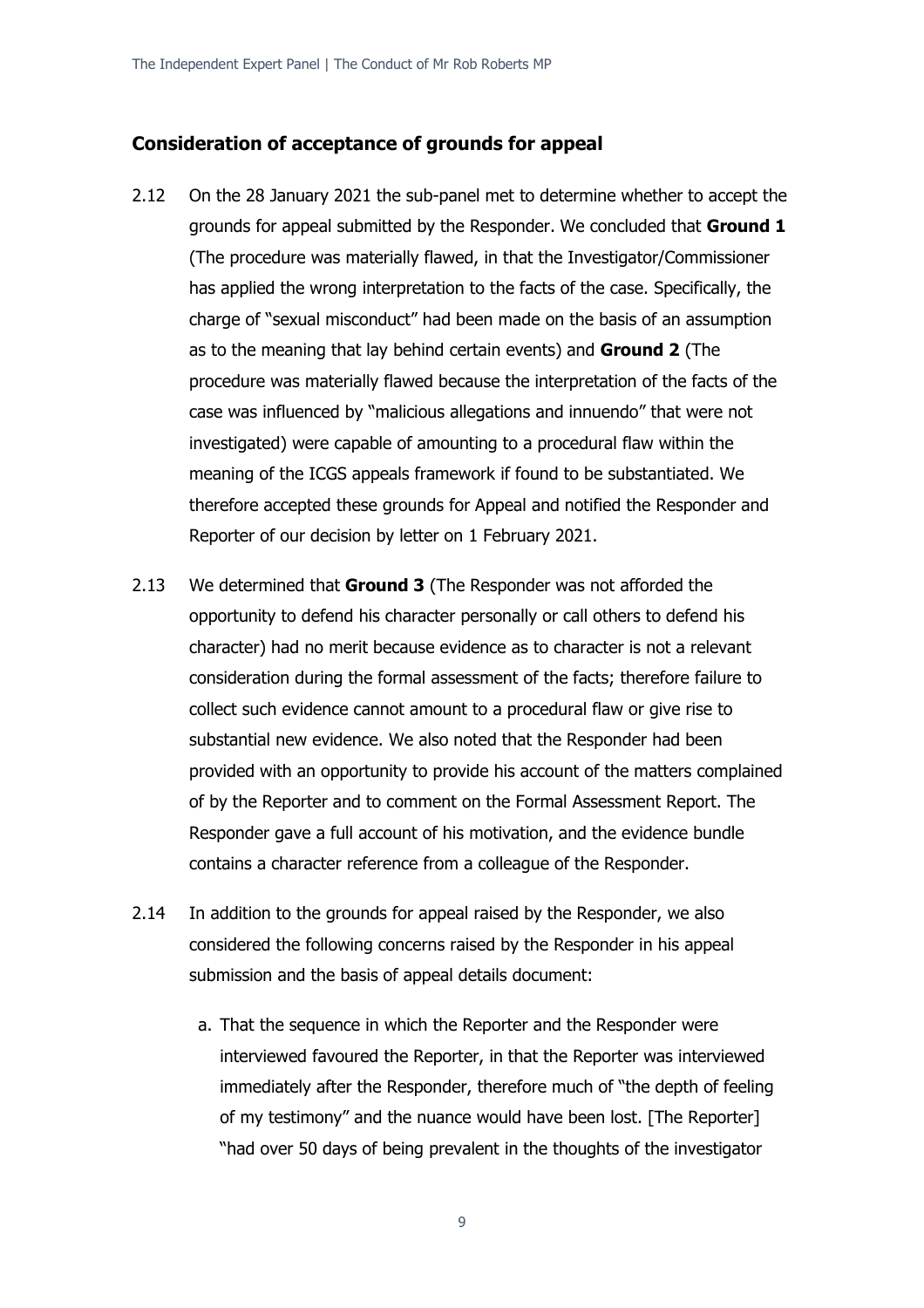whereas I had a total of a few hours. I believe that this will have had significant impact on the conclusion to uphold the complaint."

- b. That he "shouldn't be punished further because [the Reporter] initially accepted a formal apology then subsequently changed his mind".
- 2.15 We determined that the sequencing of witnesses has no bearing on the assessment of the content of the evidence provided, and that a reporter has the right to instigate the formal complaints process irrespective of whether they were initially inclined to deal with their concerns informally. Therefore, we concluded that these concerns did not amount to valid grounds for appeal.

### **Consideration of grounds for appeal**

2.16 On 12 February 2021 we convened to determine the accepted grounds for appeal in this case. We considered each ground carefully in turn.

### **Ground (1)**

The Responder argued that the procedure was materially flawed, in that the Investigator/Commissioner had applied the wrong interpretation to the facts of the case. Specifically, the charge of "sexual misconduct" had been made on the basis of an assumption as to the meaning that lay behind certain events.

- 2.17 The role of the investigator is to assess the weight of the evidence collated during the investigation process and determine on the balance of probabilities which account is supported by the evidence and whether the Sexual Misconduct Policy has been breached. In this case we noted that there was very little dispute on the facts of the case, and that the Responder and Reporter both invited the Investigator to interview AB who affirmed the undisputed facts.
- 2.18 The conduct which forms the subject of this complaint occurred during a very short period of time while the Reporter was employed by the Responder. Within days of commencing work together, the Responder asked the Reporter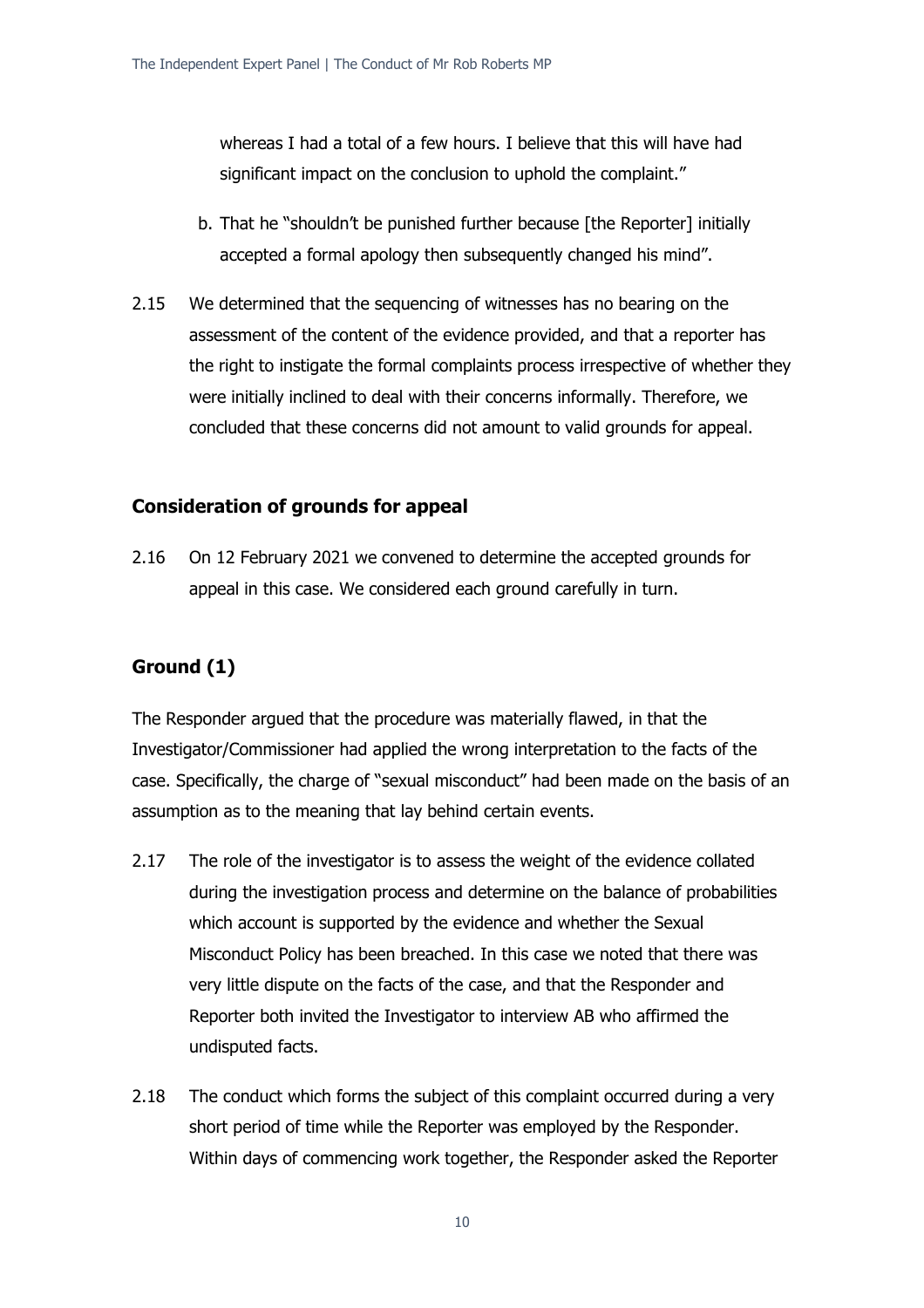invasive questions about his personal life. During a work-related constituency visit, approximately a week later, the Responder asked more invasive questions, and while alone in a car on the way back from the visit the Responder told the Reporter that he found him "attractive" and "alluring". The Reporter indicated that he did not have similar feelings towards the Responder.

- 2.19 Within days of returning from the visit the Responder met with AB; during the meeting the Responder informed AB that he had feelings for the Reporter and that he intended to express his feelings to the Reporter again. AB strongly advised the Responder not to pursue a relationship with an employee. The day after the meeting with AB the Responder scheduled a 1-2-1 meeting with the Reporter during which he repeated that he had feelings for the Reporter and invited him to dinner. The Reporter declined the dinner invitation and informed the Responder that he wished to keep their relationship professional. Following this 1-2-1 meeting the Responder invited the Reporter to meet with him for drinks on several occasions on consecutive days; all invitations were declined by the Reporter. During this period the Responder also sent the Reporter a work-related message signed with an "x". A few days after the 1-2-1 meeting the Reporter informed the Responder that he was too unwell to come to work.
- 2.20 The Responder maintains throughout his evidence and comments on the evidence that his motive for his conduct was "romantic" as opposed to sexual and that although some of his behaviour was inappropriate it did not amount to a breach of the Sexual Misconduct Policy.
- 2.21 The Investigator stated "As to [the Responder's] character: I would stress that while both parties have given their own view as to his motives and intent, my consideration as to whether he failed to comply with the Policy is predicated solely on [the Responder's] undisputed actions. Something can still be considered sexual harassment even if the alleged harasser did not mean for it to be".

11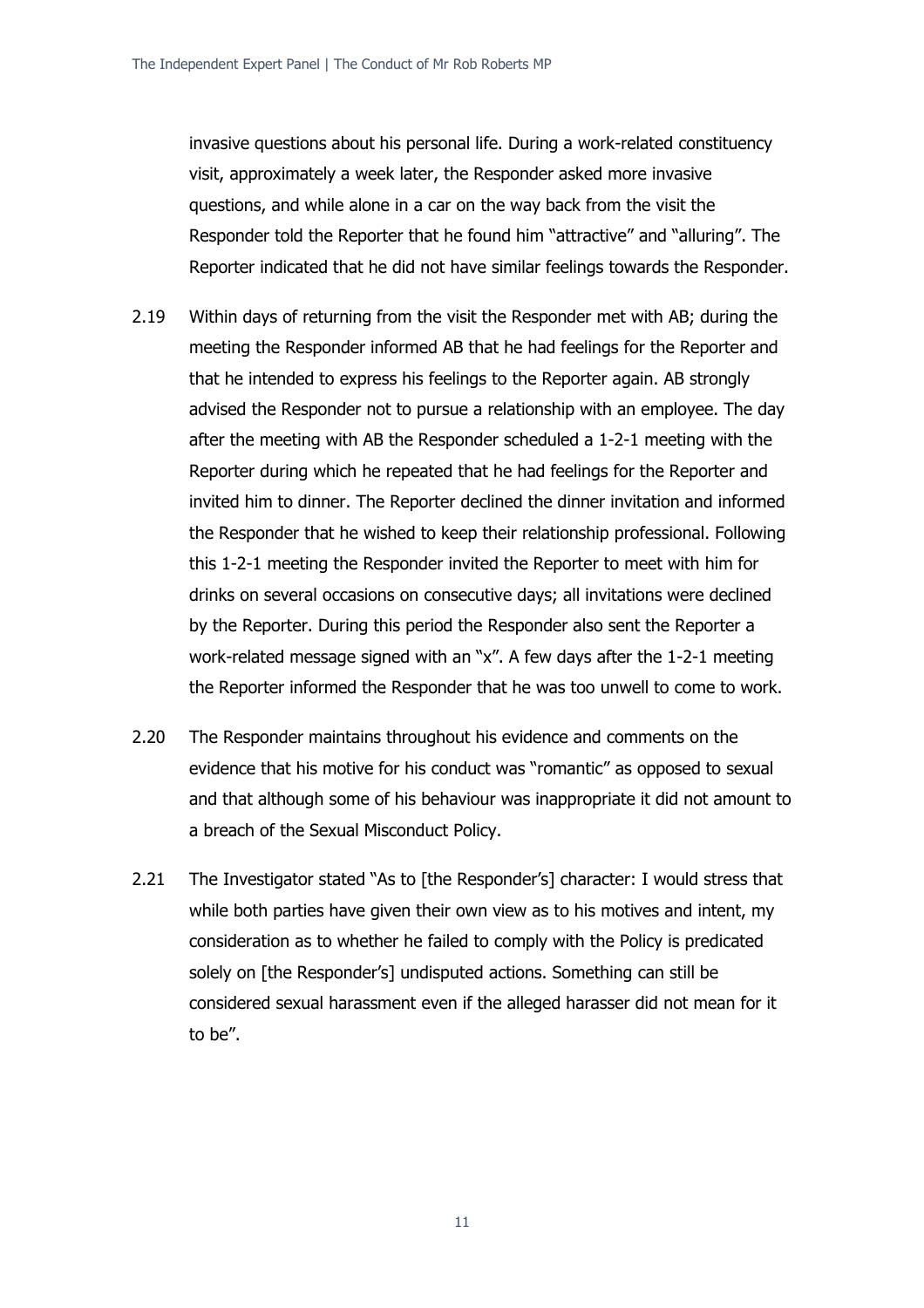- 2.22 The Sexual Misconduct Policy (paragraph 5.2) gives as examples of sexual misconduct:
	- Asking personal questions about sexual or social life or offering unwanted personal information about own activities
	- Enquiring about sexual history, fantasies or preferences
	- Repeatedly propositioning someone
- 2.23 The Policy states that these behaviours may constitute sexual misconduct if they occur inappropriately or without explicit full and freely given consent.
- 2.24 We found no evidence to suggest that the Investigator or the Commissioner had drawn their conclusion on the issue of "sexual misconduct" from any factor other than the facts accepted by the Responder and the Reporter and an appropriate application of the Sexual Misconduct Policy. Therefore, this ground for appeal is dismissed.

# **Ground (2)**

The Responder argued that the procedure was materially flawed because the interpretation of the facts of the case was influenced by "malicious allegations and innuendo" that were not investigated.

- 2.25 The Formal Assessment Report details the existence of media reports regarding the Responder. The Investigator states that he does not believe that his knowledge of these reports "has had an impact on the integrity of this investigation or affected my recommendations".
- 2.26 We found no evidence to suggest that the Investigator or the Commissioner considered other allegations as part of their consideration of this complaint. We were also satisfied that the conclusions on the evidence contained in the Formal Assessment Report were based on an appropriate consideration of the agreed facts in this case and the provisions of the Sexual Misconduct Policy. Therefore, this ground for appeal is dismissed.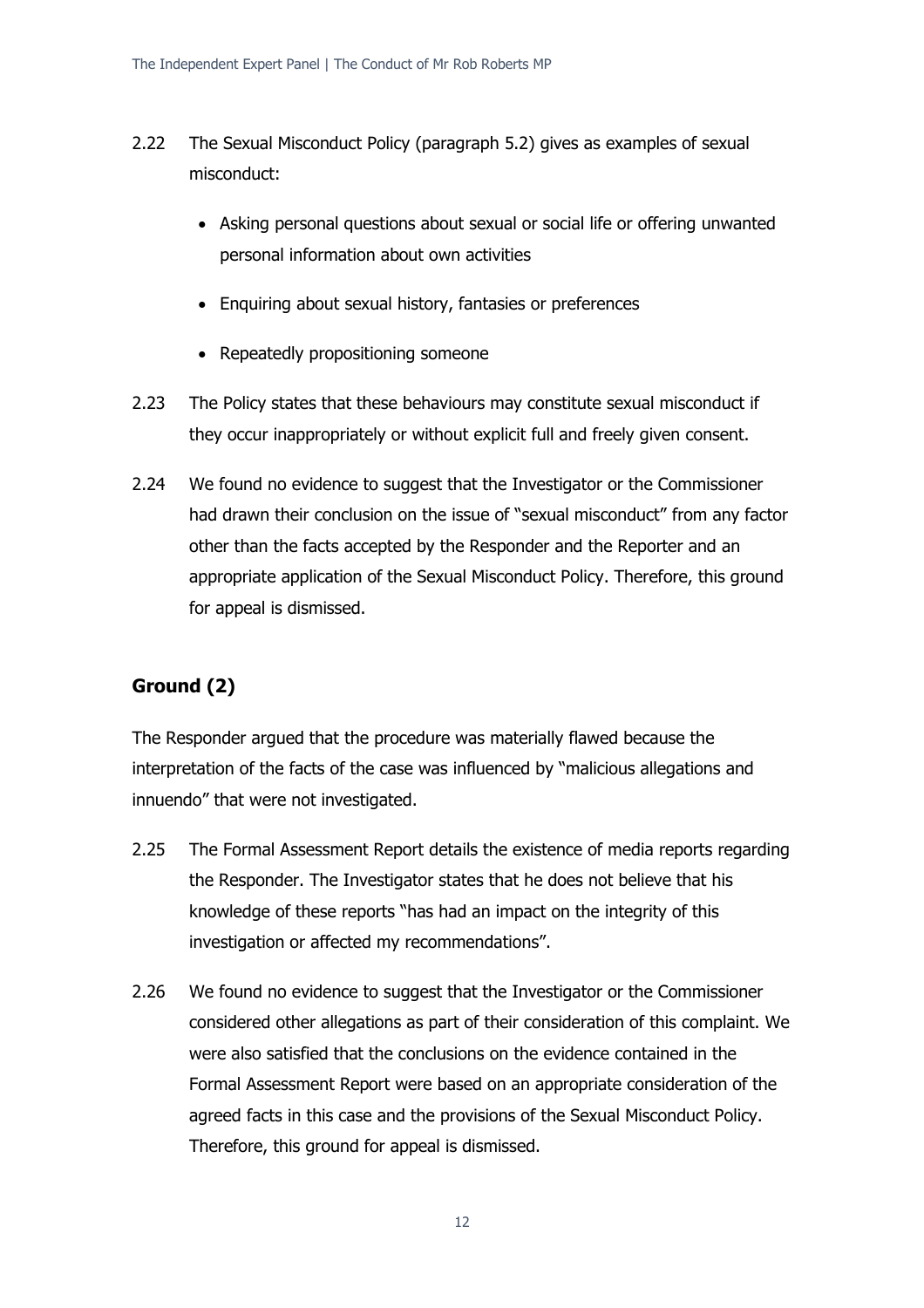# **Decision**

2.27 We have considered each of the Responder's grounds for appeal carefully. We found no evidence to support a finding that the investigation process followed by the Investigator or the Commissioner was procedurally flawed. Therefore, this appeal is dismissed.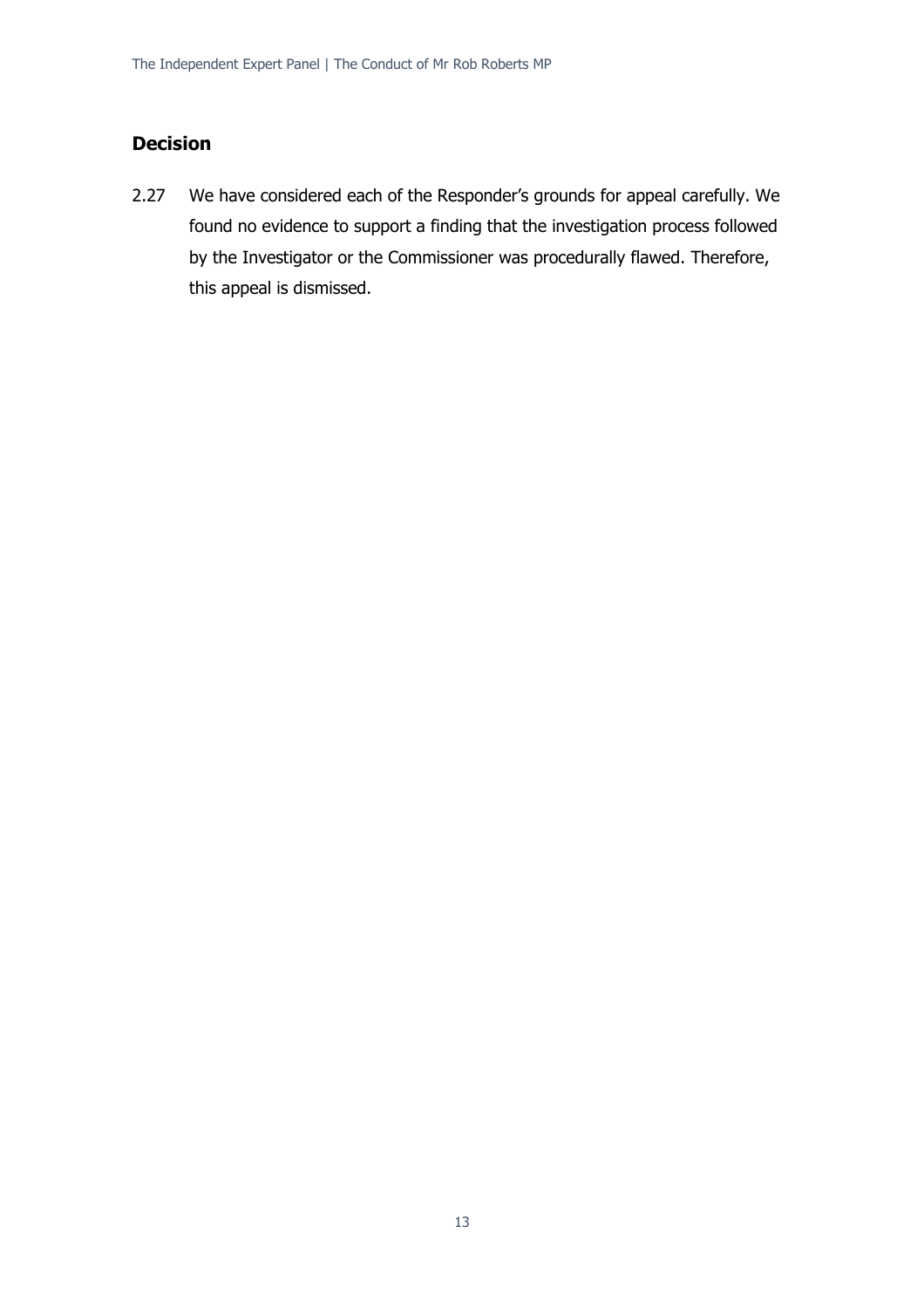# **Decision on sanction**

**Referral by the Parliamentary Commissioner for Standards dated 22 December 2020**

**Decision of the sub-panel dated 22 March 2021**

# **Sub-panel members: Professor Clare McGlynn QC (Hons), Miss Dale Simon (chair), Dr Matthew Vickers**

# **The complaint**

- 3.1 On 12 June 2020 the Reporter made a complaint against the Responder of sexual misconduct while employed as a member of staff by the Responder. The Reporter alleged that during the brief period he worked for the Responder, the Responder made repeated and unwanted sexual advances towards him, using his position as his employer to place him under pressure to accede. The Responder also made inappropriate comments of a sexual nature and was overly intrusive about his personal life.
- 3.2 The Responder acknowledged that aspects of his behaviour towards the Reporter were inappropriate, and offered the Reporter an apology; however, the Responder rejected the categorisation of his conduct as "sexual", preferring the term "romantic". The Responder also denied making repeated advances. He asserted that his initial "approach" towards the Reporter was clumsy and therefore required a subsequent meeting so that he could articulate his thoughts and feelings in a more thoughtful and considered manner. His subsequent efforts to get the Reporter to go for a drink with him, including scheduling a meeting in the Reporter's work diary for drinks, amounted to no more than an attempt to reset their professional working relationship.

### **The Commissioner's findings**

3.3 The investigation was initiated through the Independent Complaints and Grievance Scheme (ICGS) and, in accordance with the scheme, it was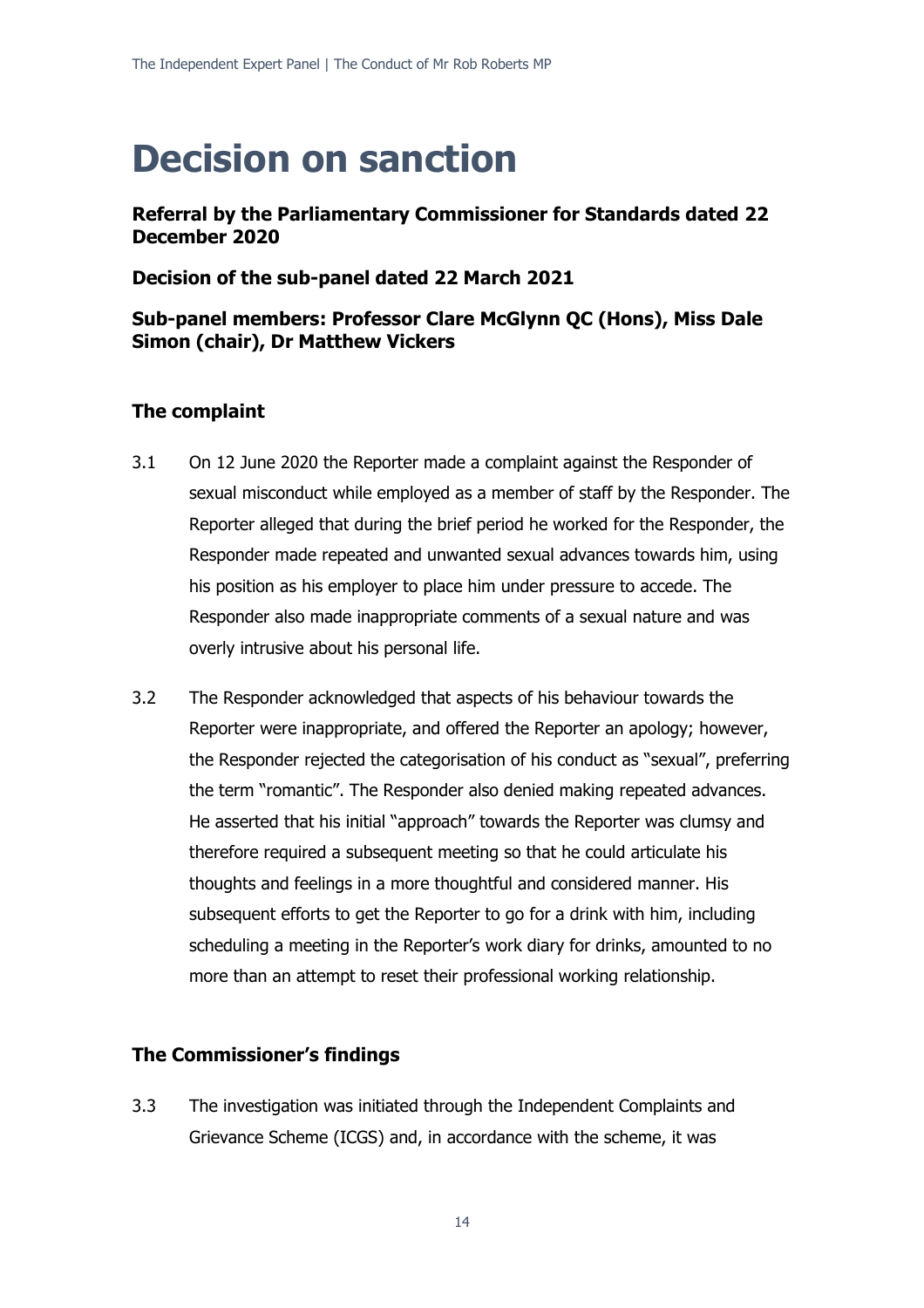investigated by an independent external investigator (the Investigator). At the end of the investigation the Investigator submitted a Formal Assessment Report to the Parliamentary Commissioner for Standards (the Commissioner) recommending that the complaint should be upheld because the Responder had made repeated, unwelcome sexual advances towards the Reporter while he was the Reporter's employer and despite the Reporter's clear attempts to rebuff him.

- 3.4 The Commissioner accepted the Investigator's recommendation, after careful consideration, and found that the Responder had acted in breach of Parliament's Sexual Misconduct Policy<sup>1</sup> and Behaviour Code.<sup>2</sup>
- 3.5 The Commissioner did not accept the Responder's description of his behaviour towards the Reporter as "romantic". She instead agreed with the Investigator's conclusion that a person's actions can be considered sexual harassment even if the alleged harasser did not intend them to be and that as such the Responder's conduct could reasonably be viewed as a series of sexual advances.
- 3.6 The Commissioner also concluded that the Responder had made inappropriate comments of a sexual nature that were overly intrusive about the Reporter's personal life. The Responder accepted that he made 'jokes' of a sexual nature and was inquisitive about the Reporter's personal life but claimed that this was in an attempt to create a relaxed atmosphere in the office and to build a friendship with a new member of staff. The Commissioner agreed with the Investigator's rationale that conduct and comments the Reporter may have found amusing and been comfortable with at the time, were seen in a new light once the Responder had made it clear that he was attracted to the Reporter.
- 3.7 The Sexual Misconduct Policy (paragraph 2.1) states that sexual misconduct is unacceptable in all circumstances and that abuse of power can be an aggravating factor. The Commissioner concluded that the Responder's abuse of

<sup>1</sup> UK Parliament, *[Independent Complaints and Grievance Scheme Sexual Misconduct Policy and](https://www.parliament.uk/link/522f0cdfa4d3426db9c5862bf8fcd012.aspx)  [Procedure](https://www.parliament.uk/link/522f0cdfa4d3426db9c5862bf8fcd012.aspx)*, published July 2018, updated October 2019

<sup>2</sup> UK Parliament, *[Behaviour Code](https://www.parliament.uk/link/bf29257002ef4e79b9b712a54b284bbd.aspx)*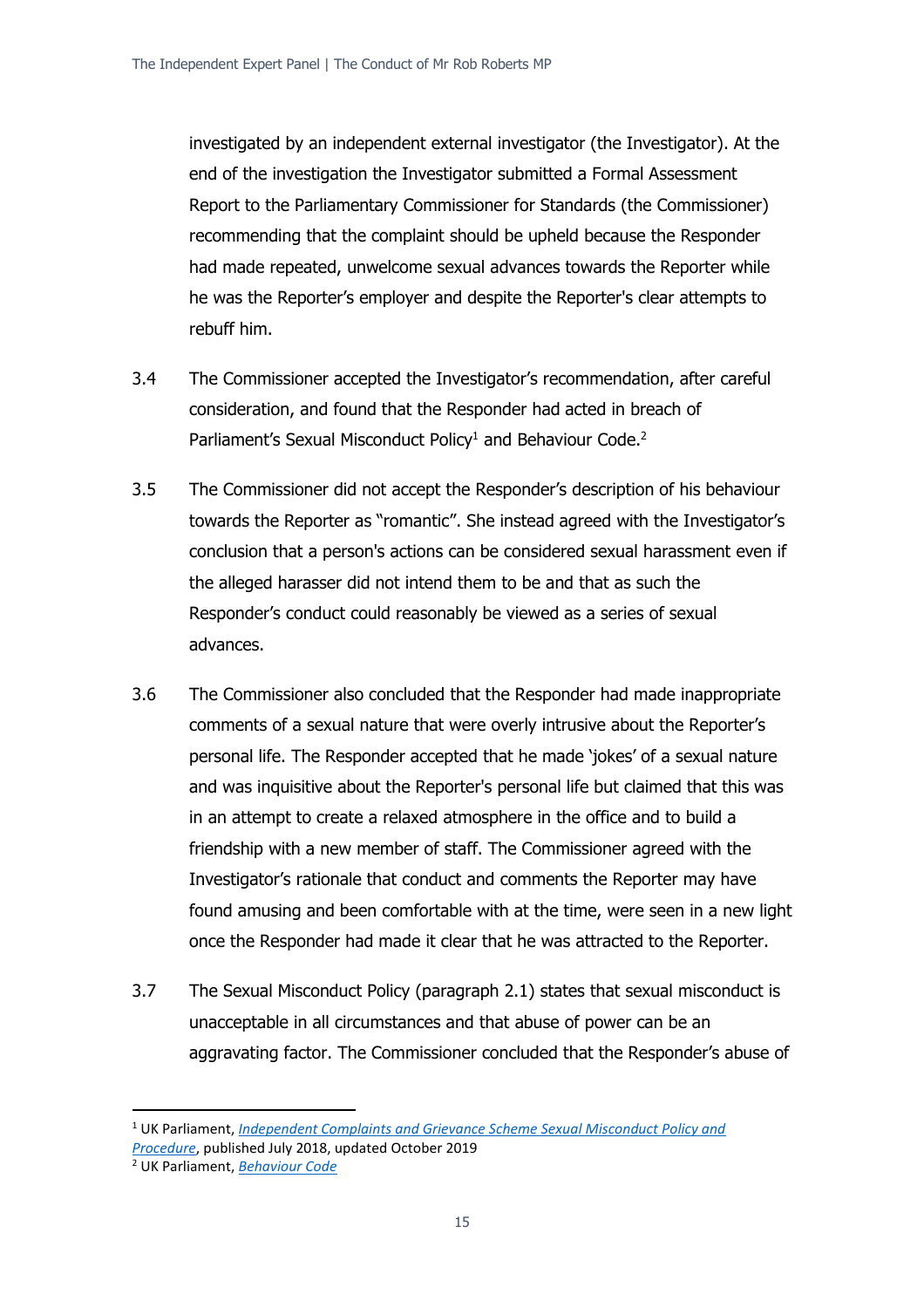power/authority and his lack of insight in respect to his conduct and his understanding of appropriate boundaries in the workplace were aggravating factors in this case.

- 3.8 The Commissioner found that the disparity of power between the Responder as employer and the Reporter as employee intensified once the Reporter realised that his employer found him physically attractive and that the Responder used his advantaged position as an employer to continue pursuing the Reporter during work hours, in a work setting, and scheduling social events in the Reporter's working calendar.
- 3.9 The Commissioner also gave consideration to the following matters. Firstly, the significant personal challenges that the Responder was experiencing during the period of the complaint, the fact that he had sought professional advice and support and his apology for some aspects of his behaviour which he accepted were inappropriate. Secondly, that the Reporter's period of employment with the Responder lasted for approximately three weeks, and that the employment ended as a result of the Responder's conduct and inability to assess or comprehend the consequences of his behaviour towards the Reporter. The Reporter felt he had no alternative but to leave the employment abruptly and suddenly.
- 3.10 Having considered the Responder's behaviour carefully, and taking into account the aggravating factors, the Commissioner deemed it appropriate to refer this case to the Independent Expert Panel (the Panel) for sanction because in her opinion breaches of the Sexual Misconduct Policy would not normally be suitable for her powers of sanction under Standing Order No. 150 unless it was the reporter's wish to resolve the matter without referral to the Panel. She was also of the opinion that the breaches in this case were serious and had been repeated despite the clear advice that was given to the Responder that "any further pursuance of a relationship with the Reporter would be highly inappropriate."
- 3.11 The Commissioner also found it concerning that although the Responder accepted that some aspects of his behaviour were inappropriate and offered

16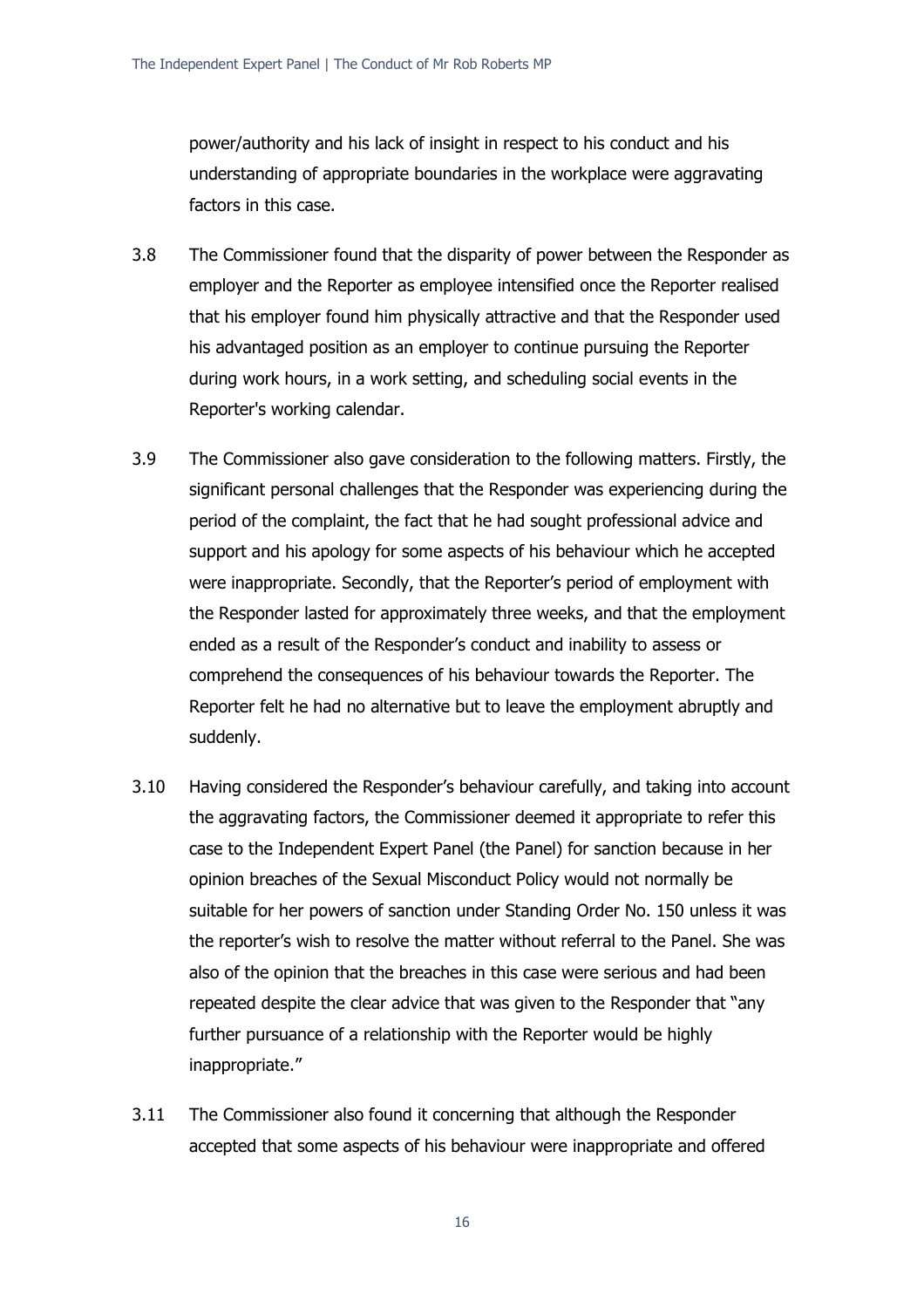the Reporter an apology, "his overall statements to the independent external investigator show a lack of insight and appreciation of the seriousness of his conduct and that he continues to deny that he may have engaged the Policy by repeatedly propositioning the Reporter."

3.12 The Commissioner referred the case to the Panel on 22 December 2020

# **IEP process**

- 3.13 Part D of the IEP guidance on Appeals, referrals and sanction (February 2021) (the IEP guidance) $3$  provides that where the Commissioner has referred a case to the Panel for determination of sanction and one or both parties appeals, we will conclude the appeal before going on to consider the referral.
- 3.14 The Commissioner notified the Responder of her decision to uphold the complaint against him on the 11 November 2020 and the Responder submitted a letter of appeal against the decision of the Investigator and the Commissioner to the Panel on 2 December 2020. As the appeal was submitted prior to appointment of the Panel, it was managed in accordance with the framework established by the House of Commons Committee on Standards in its 2019 report, *The Committee's Role in ICGS Appeals*.<sup>4</sup>
- 3.15 The Responder asserted in his grounds of appeal that the investigation process followed by the Investigator and the Commissioner was materially flawed in that they had applied the wrong interpretation to the facts of the case by concluding that his behaviour amounted to "sexual misconduct"; and he asserted that their decisions had been influenced by matters that had been reported about him in social media and had not been investigated. We found no evidence to support the Responder's assertions or a finding that the

<sup>3</sup> The Independent Expert Panel, *Appeals, [referrals and sanctions: guidance for the parties](https://www.parliament.uk/contentassets/9f8cb2bf27134de397acbfbd76c18069/appeals-referrals-and-sanctions---guidance-for-the-parties.pdf)*, (February 2021)

<sup>4</sup> Committee on Standards, Sixth Report of Session 2017–19, *[The Committee's role in ICGS ap](https://publications.parliament.uk/pa/cm201719/cmselect/cmstandards/1976/1976.pdf)peals*, HC 1976, para 13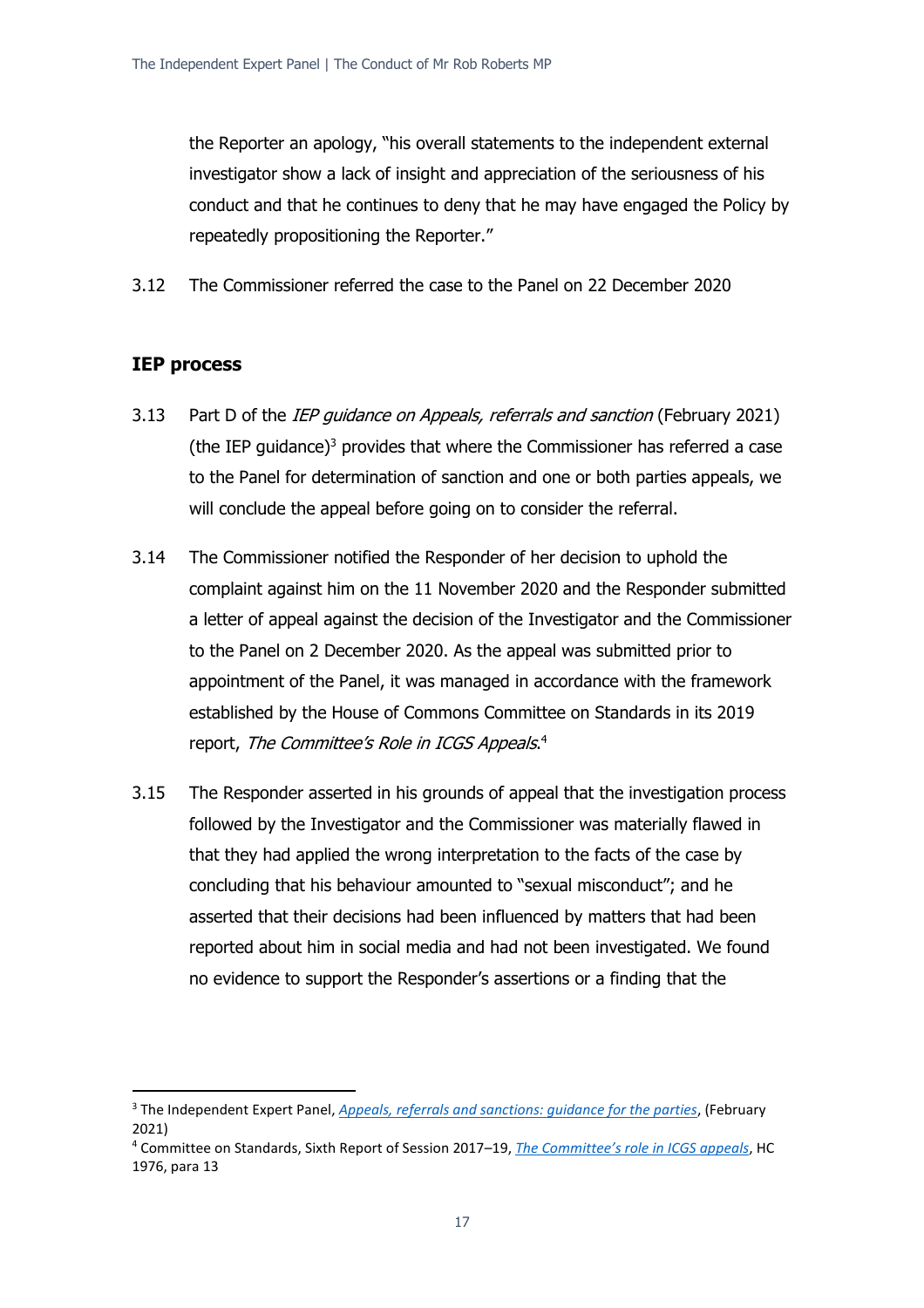investigation process followed by the Investigator or the Commissioner was procedurally flawed. Therefore, the appeal was dismissed.

3.16 The Responder was notified of the outcome of his appeal on 23 February 2021 and was requested to prepare a reflective statement for consideration by the sub-panel before sanction was determined. The Responder was also offered the opportunity to make a written and/or oral statement on sanction. The Responder submitted a written reflective statement and elected to make oral submissions to the sub-panel on sanction.

### **Determination of sanction**

- 3.17 We convened virtually on 19 March 2021 to hear the Responder's oral submissions and to determine the appropriate sanction in this case.
- 3.18 In setting the appropriate sanction, we followed the principles set out in Part A of the IEP guidance and applied three further principles:
	- a) the sanction should reflect the impact of the conduct on the Reporter
	- b) the sanction should reflect the nature and extent of the misconduct proved
	- c) where possible, the approach to sanction should incorporate positive steps aimed at improving the culture and behaviour of Members, staff and the wider Parliamentary community
- 3.19 We carefully considered the findings of the investigation and the decision of the Commissioner, all the relevant circumstances of the case, all relevant aggravating and mitigating factors, the views of the Reporter, the reflective statement submitted by the Responder, and his oral submissions.
- 3.20 We agreed with the Commissioner's conclusions on the evidence and with her assessment that the breaches in this case were serious in nature and had been repeated despite the Responder having received advice that pursuing a relationship with an employee was inappropriate.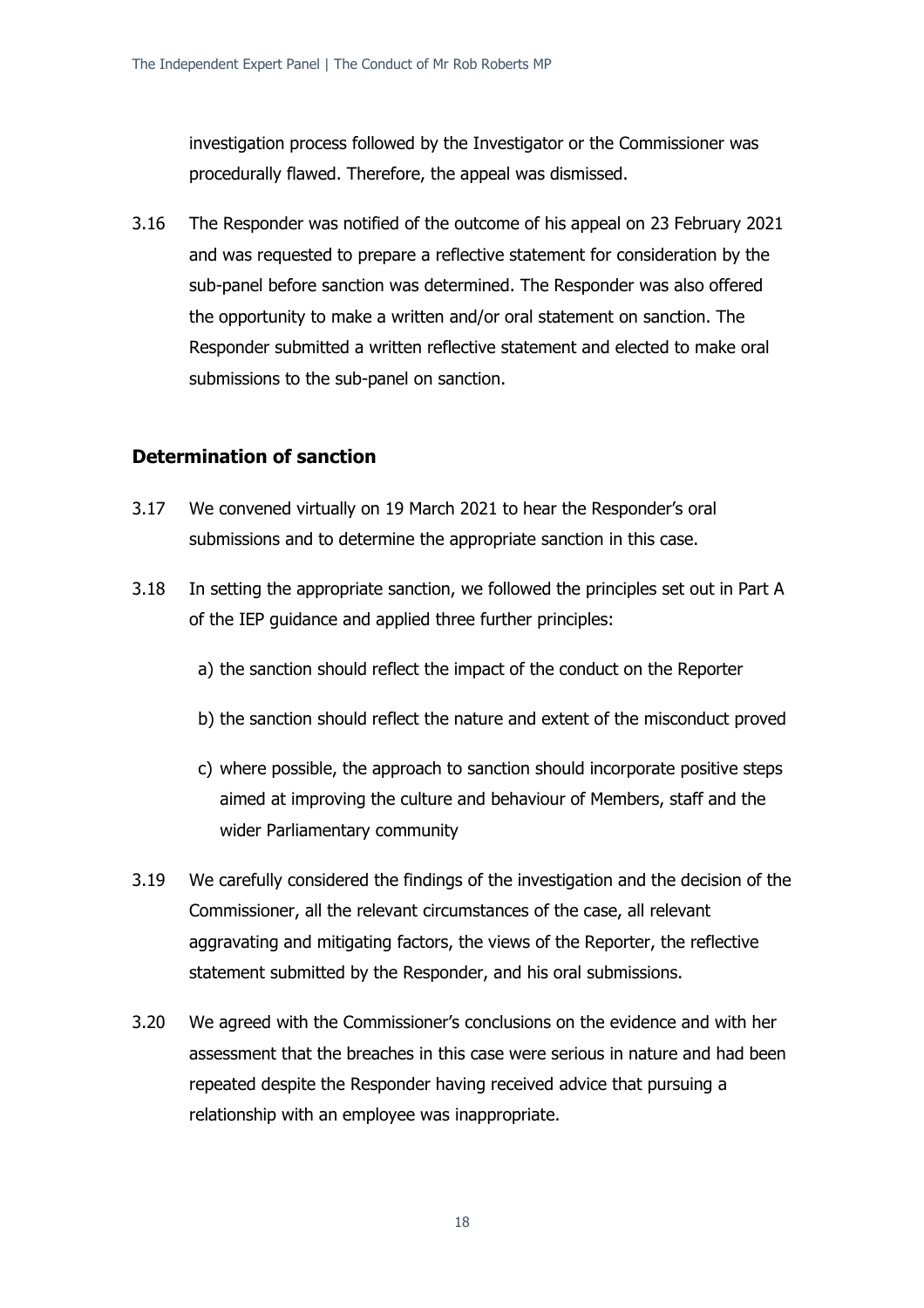- 3.21 We determined that the Responder's sexual misconduct caused serious harm to the wellbeing of the Reporter and eventually led him to seek alternative employment with another MP.
- 3.22 When the Responder was asked during the oral submission hearing to describe the impact that his behaviour had on the Reporter he stated that it had been "devastating".
- 3.23 We considered that the following aggravating factors were relevant to this case:
	- a. Abuse of power or authority We determined that the Responder's abuse of his position as an employer was a significant aggravating factor in this case. The Responder subjected the Reporter, who was a new employee, to persistent sexual harassment within the first three weeks of his employment. We also agreed with the conclusion of the Commissioner that the disparity of power, between the Responder as employer and the Reporter as employee, intensified once the Reporter realised that his employer found him attractive and that the Responder used his advantaged position as an employer to continue pursuing the Reporter during work hours, in a work setting and scheduling social events in the Reporter's working calendar.
	- b. Vulnerabilities of the complainant/reporter, particularly those which were or should have been known to the respondent/responder – The Responder was fully aware that the Reporter was in a vulnerable emotional state when he first propositioned him. The Responder described his actions as "romantic" but "clumsy" during the investigation and appeal process. However, in his oral submissions he stated that his biggest source of shame was that he wasn't the friend that he should have been: "at a time when I should have been offering support, empathy, and understanding, I instead made a proposition." He continued, "the Reporter needed support and ended up with being propositioned. It was just wrong."
	- c. Failing to respond to relevant warnings or concerns expressed to the Responder by others – The Responder continued to proposition the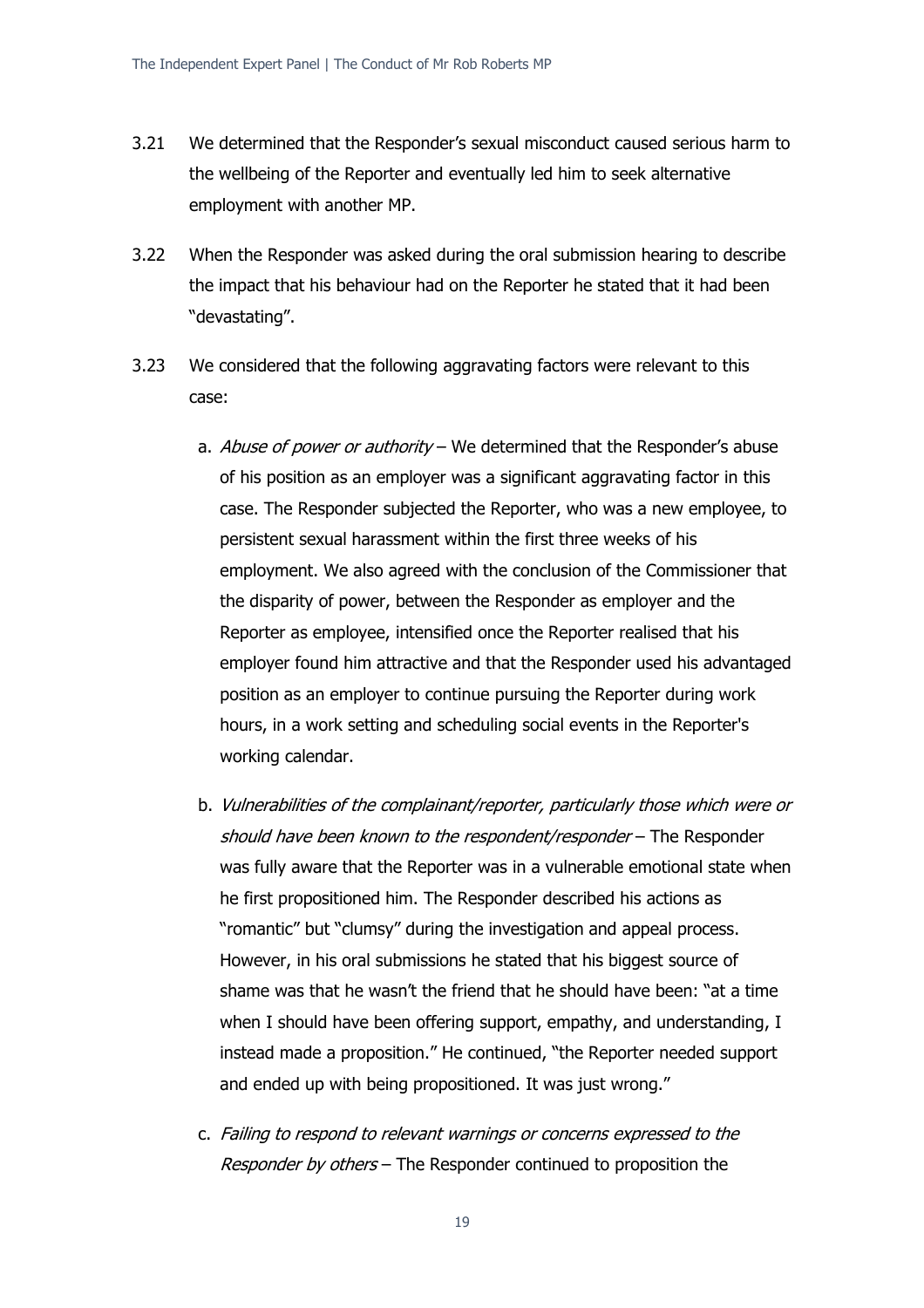Reporter after he had been rebuffed and after he had been advised, in relation to this specific Reporter, by a third party that pursuing a relationship with an employee was inappropriate. The Responder had also attended the Valuing Everyone training during the first few days of becoming an MP, and stated in his reflective statement that he was "aware of hearing various stories about things that had 'gone on' with staff in the past around Westminster and that liaisons with them should be avoided." However, he also stated that "we were told so much within those first couple of weeks that much of it was either not taken in at all, or was lacking any context by which to relate it to reality." We accepted that new MPs are provided with a lot of information when they take up office, but we considered it highly unlikely that the Responder was totally unaware, before becoming an MP, that it was inappropriate to pursue sexual relationships with your direct employees.

3.24 We considered that the following mitigating factors were relevant to this case:

- a. Physical or mental ill health or other mental trauma We accepted that the Responder was going through several challenges and significant changes in his personal life when he breached the Sexual Misconduct Policy. We have taken this into account in assessing the Responder's understanding of his actions at the time and subsequently. Nonetheless, we were of the opinion that these challenges do not excuse his sexual misconduct towards the Reporter.
- b. *Genuine remorse* The Responder apologised to the Reporter and expressed remorse for the "upset" that his actions caused. The Responder also expressed a willingness in his reflective statement and oral submission to apologise to the Reporter again. The Responder stated that he "completely accepts responsibility for what happened". However, we shared the Commissioner's concern that the Responder's "overall statements to the independent external investigator show a lack of insight and appreciation of the seriousness of his conduct." We also took account of the fact that the Responder maintained in his reflective statement that the "upset" caused to the Reporter was due to an "unfortunate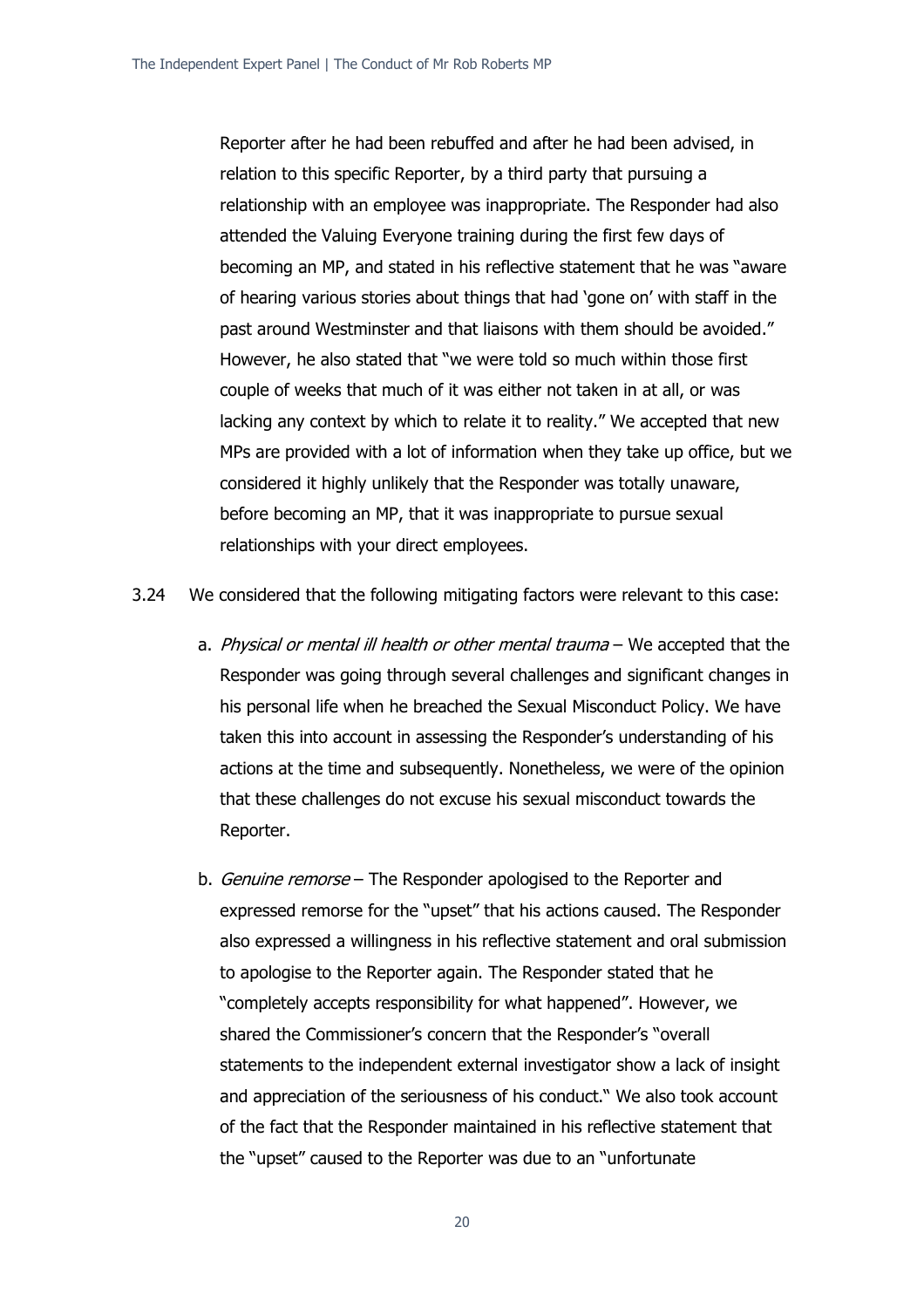misunderstanding" of the Responder's true intentions and also stated that the "friendly relationship that [he] had tried to foster" had been "inadvertently" torn down. Consequently, we concluded that although the Responder expressed remorse in this case, and accepted responsibility for his actions, we remain concerned that he does not yet fully understand the significance of his behaviour or the full nature and extent of his wrongdoing.

c. Steps taken to address behaviour – We took into account the fact that the Responder attended the Valuing Everyone training for a second time on a 1-2-1 basis; that he had undergone 25 counselling sessions "to better understand my new self"; and that he will be undertaking behavioural insight training. However, we were concerned that the Responder's insight into his behaviour still appeared to be limited, evidenced by his reference to "misunderstandings" and by his suggestion that his words and actions to the Reporter were "taken out of context". Consequently, we felt that while the Responder has taken important steps towards addressing his behaviour, this has so far had a limited effect on his understanding of why his behaviour towards the Reporter amounted to sexual misconduct.

# **Sanction decision**

- 3.25 This case involves a serious and persistent breach of the Sexual Misconduct Policy, with several aggravating factors. The impact of the misconduct on the Reporter has been significant, including him having to leave his employment. While the Responder has already taken positive steps aimed at improving his behaviour, he has demonstrated limited insight into the nature of his misconduct.
- 3.26 Although we concluded that there were some mitigating factors in this case, they were significantly outweighed by the aggravating factors. We therefore agreed with the Commissioner's assessment that her powers of sanction under Standing Order No. 150 are insufficient in all the circumstances of this case, and concluded that a period of suspension was appropriate to reflect the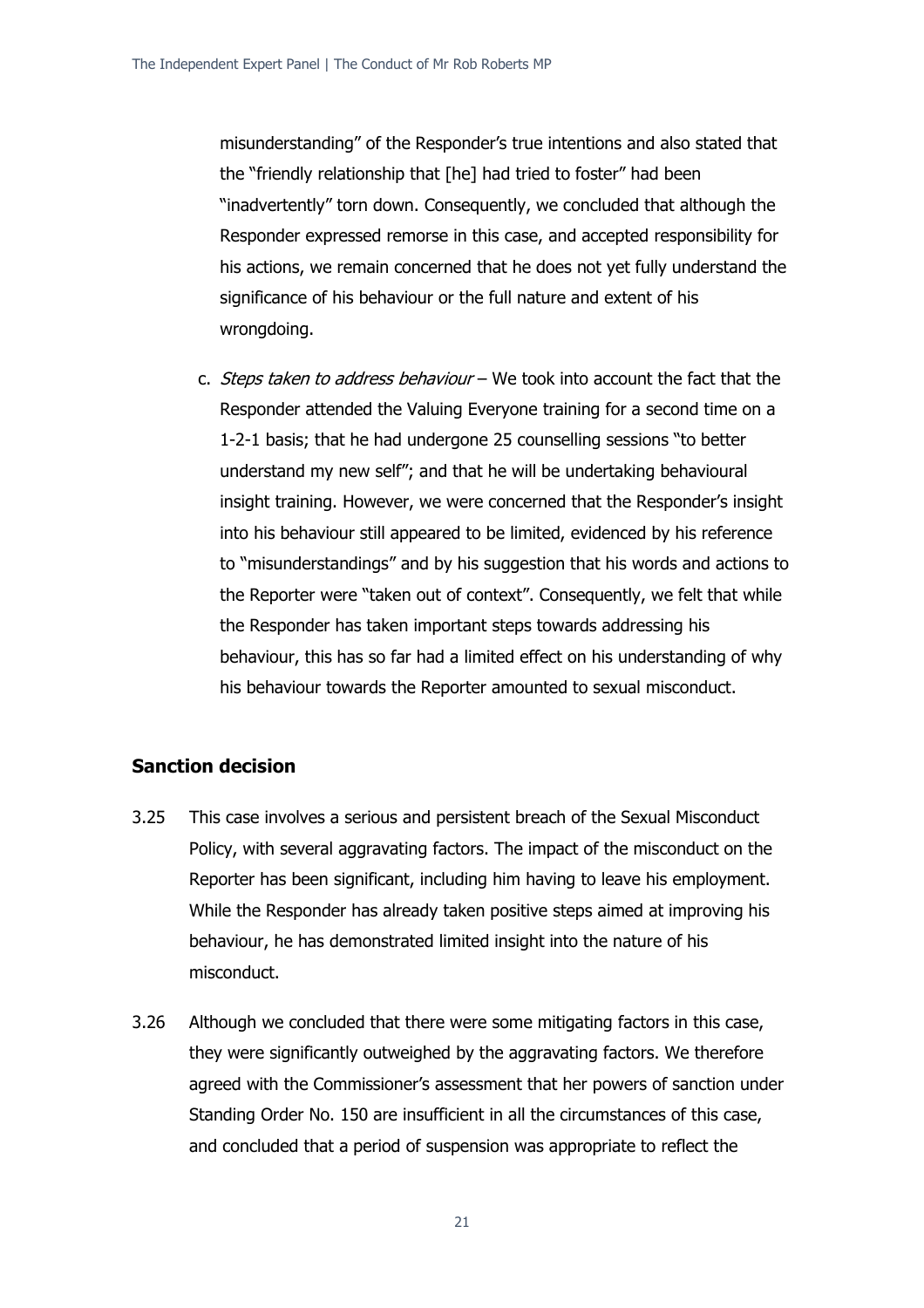impact of the misconduct on the Reporter and the nature and extent of the misconduct proved.

- 3.27 When determining the appropriate length of suspension, we were mindful that this is one of the first cases that has been referred to the Panel to determine sanction, and as such there are as yet no precedents to follow. We considered the circumstances where suspensions have been ordered in non-ICGS cases. We also noted that Dame Laura Cox DBE stated in her independent inquiry report, The Bullying and Harassment of House of Commons Staff, which led to the establishment of the Panel, that unacceptable behaviour by some "inflicts damage on everyone and undermines the legitimacy and authority of the House of Commons. Parliament is diminished." 5
- 3.28 In reaching our decision on sanction we also had regard to the Sexual Misconduct Policy (paragraph 2) which states that Parliament has a zero tolerance approach to sexual misconduct; that all behaviour constituting sexual misconduct is a breach of the Behaviour Code; and that all reports of sexual misconduct will be taken seriously. The Behaviour Code states that "Unacceptable behaviour will be dealt with seriously, independently and with effective sanctions."

# **Conclusion**

3.29 We recommend that the Responder is suspended from the service of the House for six weeks. This sanction reflects our view that the sexual misconduct found proved in this case amounts to a serious breach of the Behaviour Code which has significantly impacted the wellbeing of the Reporter and has the propensity to undermine the legitimacy and authority of the House of Commons.

<sup>5</sup> Dame Laura Cox DBE, *[The Bullying and Harassment of House of Commons Staff: Independent Inquiry](https://www.parliament.uk/globalassets/documents/conduct-in-parliament/dame-laura-cox-independent-inquiry-report.pdf)  [Report](https://www.parliament.uk/globalassets/documents/conduct-in-parliament/dame-laura-cox-independent-inquiry-report.pdf)*, 15 October 2018, p 4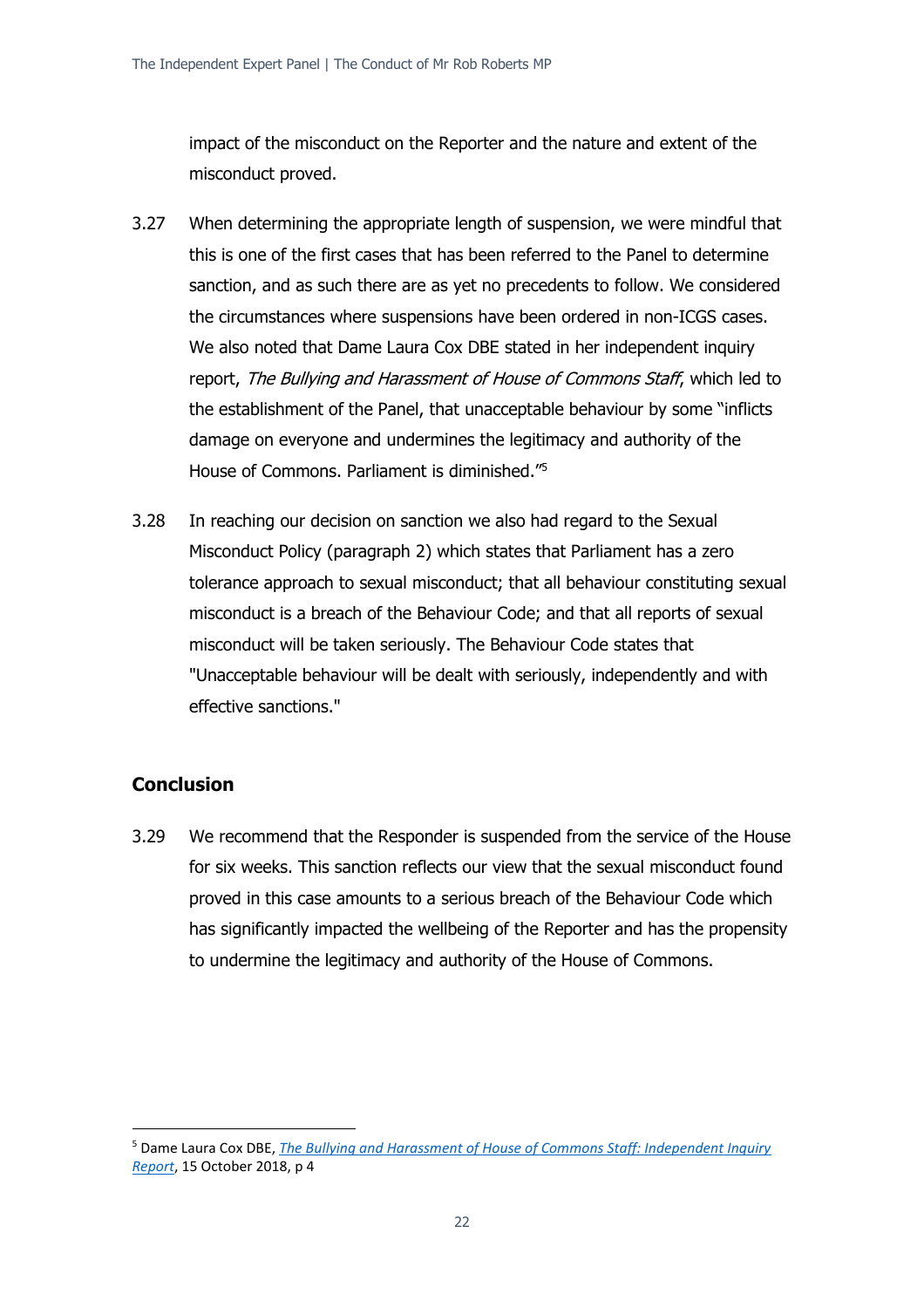# **Appeal against the decision on sanction**

**Appeal by the Responder against the decision on sanction of the subpanel dated 22 March 2021**

**Decision of the appeal sub-panel dated 20 May 2021**

**Sub-panel members: Monica Daley, Mrs Johanna Higgins, Rt Hon Sir Stephen Irwin (chair)**

# **Background to the appeal**

- 4.1 On 12 June 2020 the Reporter made a complaint against the Responder of sexual misconduct whilst employed as a member of staff by the Responder. The allegation was that during a brief period of employment, the Responder made repeated unwanted sexual advances towards him and placed him under pressure to accede. It was also alleged that the Responder made inappropriate sexual comments to him and was overly intrusive about his personal life.
- 4.2 The Responder essentially acknowledged the facts as alleged, acknowledged that aspects of his behaviour were inappropriate and offered an apology. An apology was given prior to the formal complaint. This took place in the (Conservative) Chief Whip's Office on 11 March 2020. However, the matter proceeded to a formal complaint.
- 4.3 The matter was investigated in accordance with the Independent Complaints and Grievance Scheme (ICGS) and a report was furnished to the Parliamentary Commissioner for Standards (the Commissioner). The Commissioner accepted the recommendation of the Investigator and concluded that the Responder had acted in breach of Parliament's Sexual Misconduct Policy and Behaviour Code.
- 4.4 The Commissioner concluded that the matters were so serious that the case should be referred for sanction to the Independent Expert Panel (IEP).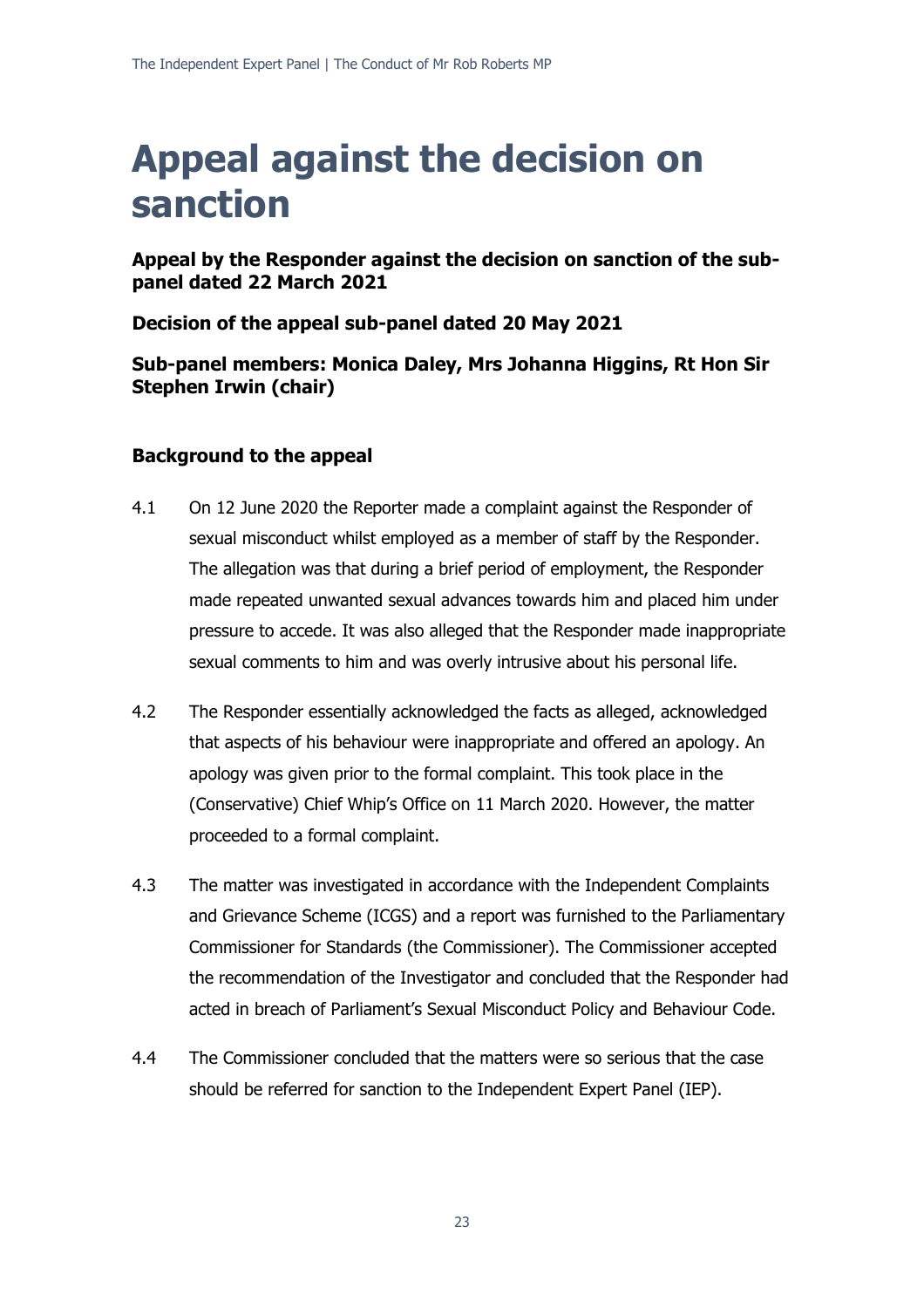- 4.5 The Commissioner informed the Responder of her decision on 11 November 2020. On 2 December 2020, the Responder appealed the decision on the facts and appealed the referral. The appeal on the facts was dismissed, that decision being notified to the Responder on 23 February 2021. No further appeal was available from that decision. At that stage, the Responder was requested to prepare a reflective statement for consideration by the IEP before sanction was determined. He submitted a reflective statement of eight pages.
- 4.6 On 19 March 2021 the sub-panel of the IEP convened virtually to consider the material, to hear the oral submissions of the Responder, and to determine the sanction. The sub-panel decision was promulgated three days later, on 22 March 2021. The determination of the sub-panel was that the Responder should be suspended from the service of the House for a period of six weeks. The Responder was notified of the decision on 29 March. The current appeal before us is a challenge to that decision.

#### **The decision under challenge**

4.7 It is not necessary here to recapitulate the whole decision of the sub-panel below. The reasons and decision were set out in full. The sub-panel concluded that the case constituted a serious and persistent breach of the Sexual Misconduct Policy, attended by several aggravating factors. The impact on the Reporter was great. Despite some positive steps aimed at improving his behaviour, the sub-panel concluded that the Responder had limited insight into the nature of his misconduct. The mitigating factors present were significantly outweighed by the aggravating factors. The sub-panel agreed that the Commissioner's powers of sanction were insufficient. They concluded that a period of suspension was appropriate, and determined the sanction as indicated above.

### **The basis of the appeal against sanction**

4.8 On the last day of the time limit for appeal (28 April 2021), the Responder lodged an appeal document. He did so after taking legal advice.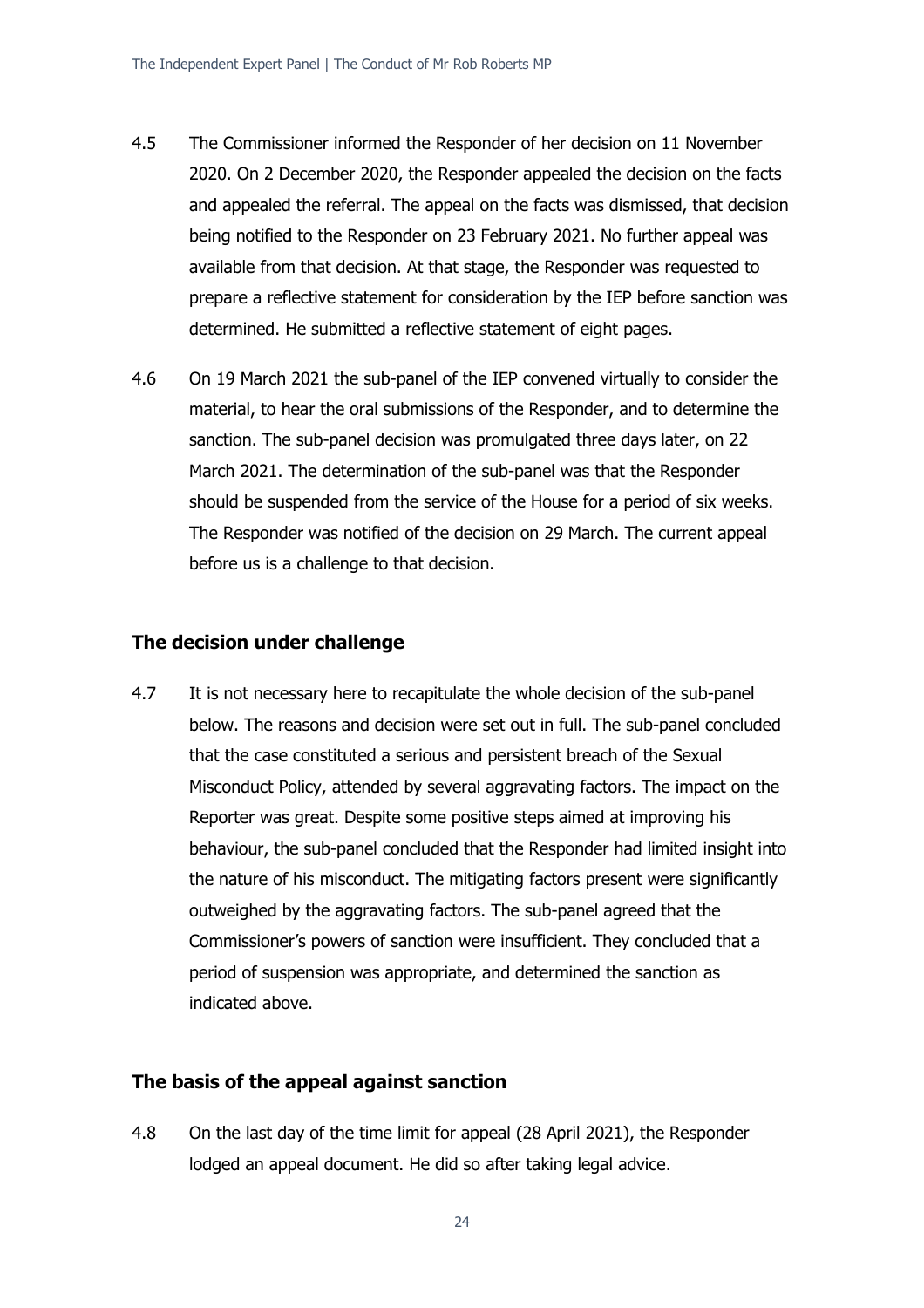- 4.9 The grounds for appeal can be summarised as follows. It was said that the decision of the sub-panel "was unreasonable or disproportionate" because inadequate weight was given to the mitigating factors rehearsed in the reflective statement, or indeed found by the sub-panel. Further, no assessment of the financial impact of the suspension had been made, or was possible, since no information as to means and expenditure had been placed before the subpanel. The Responder accepted that such "information was available and could have been presented before the sub-panel made its decision [but] it was never asked for. Neither was it ever indicated that the sanction could/would involve such significant financial hardship."
- 4.10 Further, the Responder challenged the conclusion of the sub-panel that he did "not yet fully understand the significance of his behaviour or the full nature and extent of his wrongdoing" and asserted that he did so fully understand the significance and implications of his actions. The Responder submitted that: "I was in a position where I should have identified [the Reporter's] vulnerability and taken steps to provide assistance, support and guidance. Instead, I unintentionally exploited that vulnerability." The Responder described himself as "someone who considers them [sic] to be very self-aware". Whilst the Responder noted that the sub-panel had acknowledged he had taken "steps … to address behaviour", he rejected their conclusion that such steps had had a "limited effect on my understanding". The Responder had undertaken more than 20 weeks of personal counselling with a psychotherapist, an additional one-to-one session in Valuing Everyone training, additional safeguarding training and more than 12 hours of behavioural examination and training.
- 4.11 The Responder complained of the time which had elapsed since the episodes complained of. A significant part of the delay arose from the fact that the history of this case encapsulates the time from June 2020, when the Standards Committee ceased dealing with these cases, through to the early part of 2021, when the newly constituted IEP began addressing individual cases. He emphasised that he had apologised in March 2020, and that the Reporter "initially was content" with that apology. He stated that he "was left for four and a half months with the legitimate expectation that matters had been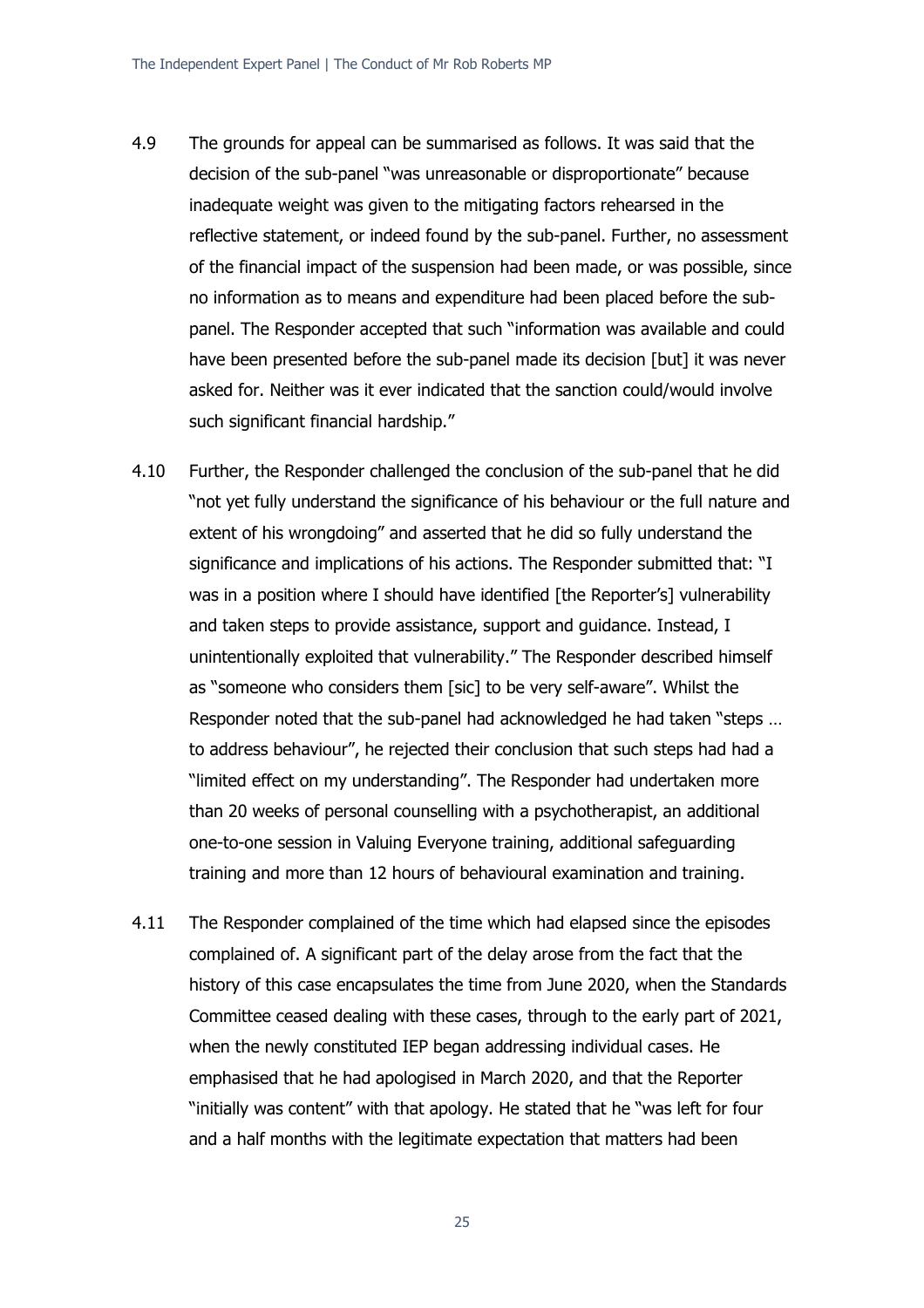resolved. The impact upon me when I discovered that my previously-accepted apology had not ended matters, was extremely distressing." He submits that the sub-panel should have taken that into account as a material mitigating factor. In addition, the Responder relies on the fact that he assisted the Reporter to find alternative employment with another MP.

- 4.12 The Responder submits that his loss of income due to a six-week suspension would amount to a total of £5,274. He submitted a schedule of his income and outgoings. He did not suggest, either in his written submissions or in his oral evidence, that such a loss of income would place him in significant financial difficulties. (In the event, in the course of his oral evidence to us he did not mention financial difficulties.)
- 4.13 The Responder explained that he was going through a divorce "obviously as a result of these events and of my decision to come out as gay." He emphasised the impact of the publicity attendant upon any suspension, including the impact upon his family. We noted the implication that his family had not anticipated or been informed of such a possible outcome. The Responder went on to submit that he had been apprised of no "table of sanctions according to transgression levels". Following from that he rounded off his written submissions by suggesting that had proper weight been given to the mitigating factors advanced, the sanction would have been significantly reduced; as a corollary, without those mitigating factors the sanction would have been greater. In his concluding paragraph he submitted that the "sanction was determined without important and necessary information as to means and consequences" which he was not required to provide. It was clear that his main emphasis was on the argument that the sanction imposed did not fully reflect the mitigation he advanced.
- 4.14 In his oral presentation to us, the Responder laid emphasis on his apology in March 2020, his understanding that that had put an end to matters, and his efforts to find the Reporter another job. He suggested that the formal complaint by the Reporter was the consequence of a "malicious and considered campaign to do with other matters, on social media", which had led the Reporter to conclude that the apology had been insincere. There seems to be

26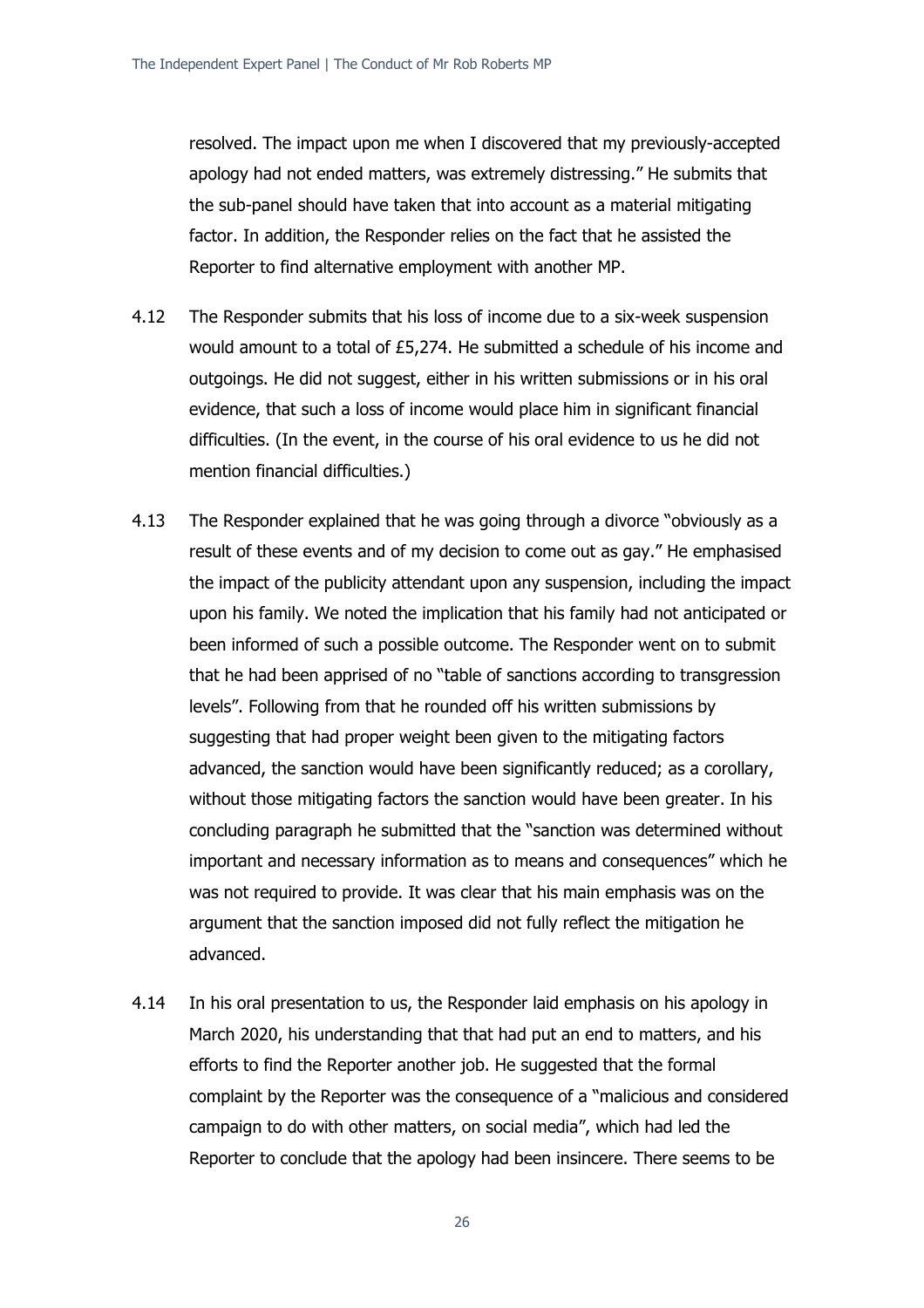no factual basis for this suggestion. The implication of this line of argument was that it was in some measure improper or inappropriate for the formal complaint to have been laid.

- 4.15 The Responder sought to emphasise the steps he had taken towards rehabilitation.
- 4.16 When questioned, the Responder acknowledged the fact that he had voted for the resolution which established the IEP, enshrining the process by which sanction was referred to the IEP by the Commissioner when her powers were thought to be insufficient. However, the Responder had not drawn the conclusion that he might be liable to suspension, as a result of the referral in his case.
- 4.17 When asked about the distinction he advanced below, between a "romantic" and "sexual" approach by him to the Reporter, the Responder explained that he was not legally trained, was not experienced in politics at the time of his election, and was (in effect) unprepared for the pressures he met on election. What he had meant by describing his feelings as "romantic", was that he enjoyed the company of the Reporter, enjoyed spending time with him, that the Reporter would often join him in a bar or other public setting and that he had appreciated "getting to know each other". The Responder described his own approach as "gentle and polite", but acknowledged that it could have been in fact construed as "sexual". However, he said the prospect of a physical relationship was not "a driving factor".
- 4.18 Under further questioning, the Responder agreed that the Reporter had told him a number of confidential matters. He (the Responder) should have understood the vulnerability of the Reporter, but instead he "inadvertently exploited that vulnerability". He went on to say that the Reporter "needed friendship and support when what he got was a proposition". He described this as being an impulse of "temporary insanity". He was not predatory but rather was a "good and kind person". Nor was he devious or manipulative. Rather, he said that he "saw something that wasn't there, which I wanted to grab with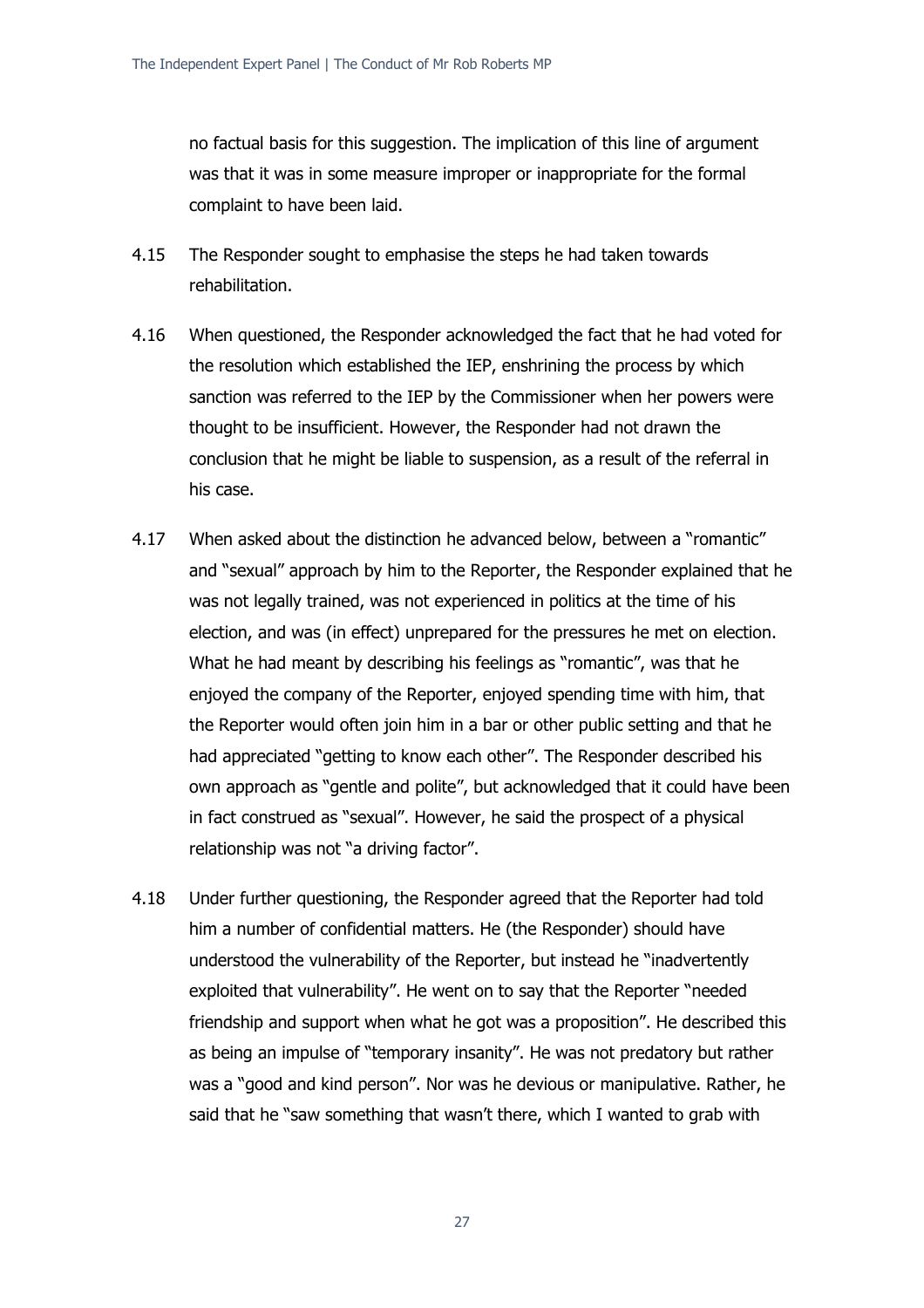both hands." He accepted that he had exploited his position with the Reporter, because his "subconscious was in charge".

- 4.19 The Responder went on to emphasise that he was now "in a better place", having established a happy and settled relationship with someone else.
- 4.20 In the course of the hearing, it was pointed out to the Responder that his reflective statement, long as it was, dealt overwhelmingly with his feelings and his situation, and only very briefly with the impact on the Reporter. He was obviously nonplussed by the question. Essentially, his response was that he had not understood what was being asked of him. In our view this was a telling response, underscoring the degree of self-absorption still prevalent in the Responder. Following this questioning, the Responder did describe his own observation of the Reporter when seeing him around the Palace of Westminster in the period after the Reporter moved to another MP's office. The Responder confirmed from his own observation that the impact on the Reporter was "devastating."

# **The criticisms of the sub-panel below: our conclusions**

4.21 An appeal from a decision of a sub-panel on sanction is not a rehearing from scratch. It is important that this should be properly understood. In the absence of credible fresh evidence, which could not reasonably have been presented before the sub-panel below made its decision, and which has a real prospect of affecting the outcome, and in the absence of some exceptional factor giving rise to a compelling reason that an appeal should be heard or allowed, an appeal can only succeed where it is established that the decision challenged was unreasonable or disproportionate. This is a critical distinction from a simple rehearing. It is important because, if it were otherwise, there would in almost every case be an incentive to appeal on the basis that the appeal sub-panel might just take a different view, and perhaps simply to postpone the imposition of a sanction. The decision of a first sub-panel would likely become a mere staging post on the way to a second sub-panel.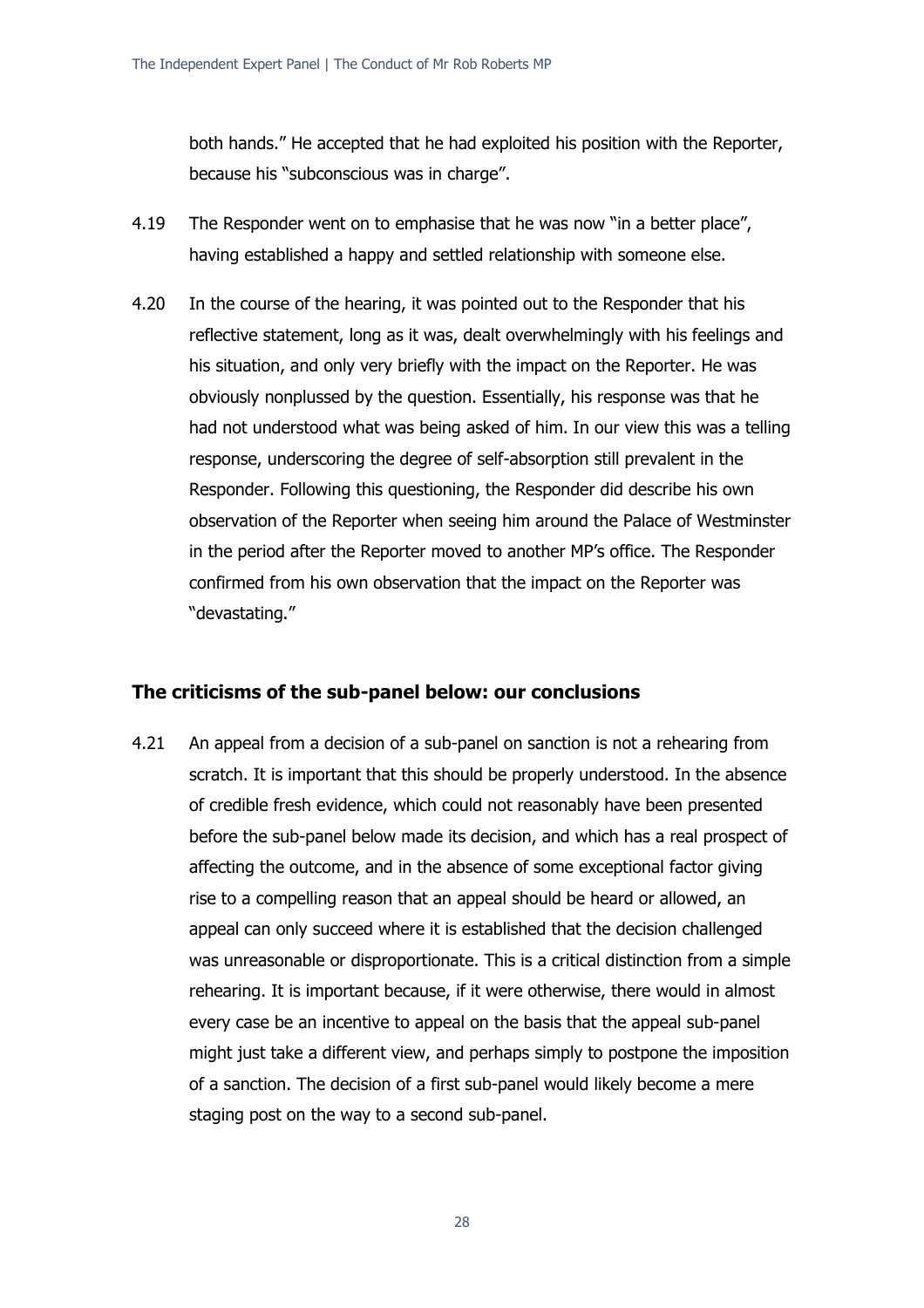- 4.22 The fresh evidence advanced in the written submission, demonstrating the loss of income consequent upon the suspension, was available and could have been advanced below. The Responder readily conceded that. As we have noted, he did not mention the financial implications of suspension in the course of his oral submissions. We accept that the loss of income will occur and may cause a degree of difficulty and we have weighed up his interest in losing his income. However this factor cannot in our view weigh heavily given the facts of this case. We reject any appeal on that ground.
- 4.23 As the sub-panel below pointed out in paragraph 3.18 of their decision, there are three specific principles which the IEP will apply in setting an appropriate sanction. They are set out in Part D of the IEP quidance.<sup>1</sup> They are:
	- a) the sanction should reflect the impact of the conduct on the Reporter
	- b) the sanction should reflect the nature and extent of the misconduct proved
	- c) where possible, the approach to sanction should incorporate positive steps aimed at improving the culture and behaviour of Members, staff and the wider Parliamentary community.
- 4.24 The first two principles are plain in their meaning. The third may have different outcomes in different cases. Where a Responder has demonstrated a real understanding of what went wrong leading to the relevant misconduct, then this principle will likely encourage a sub-panel to look to requirements of training, undertakings as to future conduct, assurances as to improved procedures and suchlike. By contrast, where a Responder has demonstrated no insight, or a limited understanding, of what has transpired, then this principle is likely to indicate a rather more severe sanction, so as to emphasise the importance of proper conduct. The IEP will look to distinguish between mere assertions of understanding and a genuine appreciation of what has happened. Experience suggests that such attitudes are not binary, but lie along a spectrum.

<sup>1</sup> The Independent Expert Panel, *[Appeals, referrals and sanctions: guidance for the parties](https://www.parliament.uk/contentassets/9f8cb2bf27134de397acbfbd76c18069/appeals-referrals-and-sanctions---guidance-for-the-parties.pdf)*, (February 2021)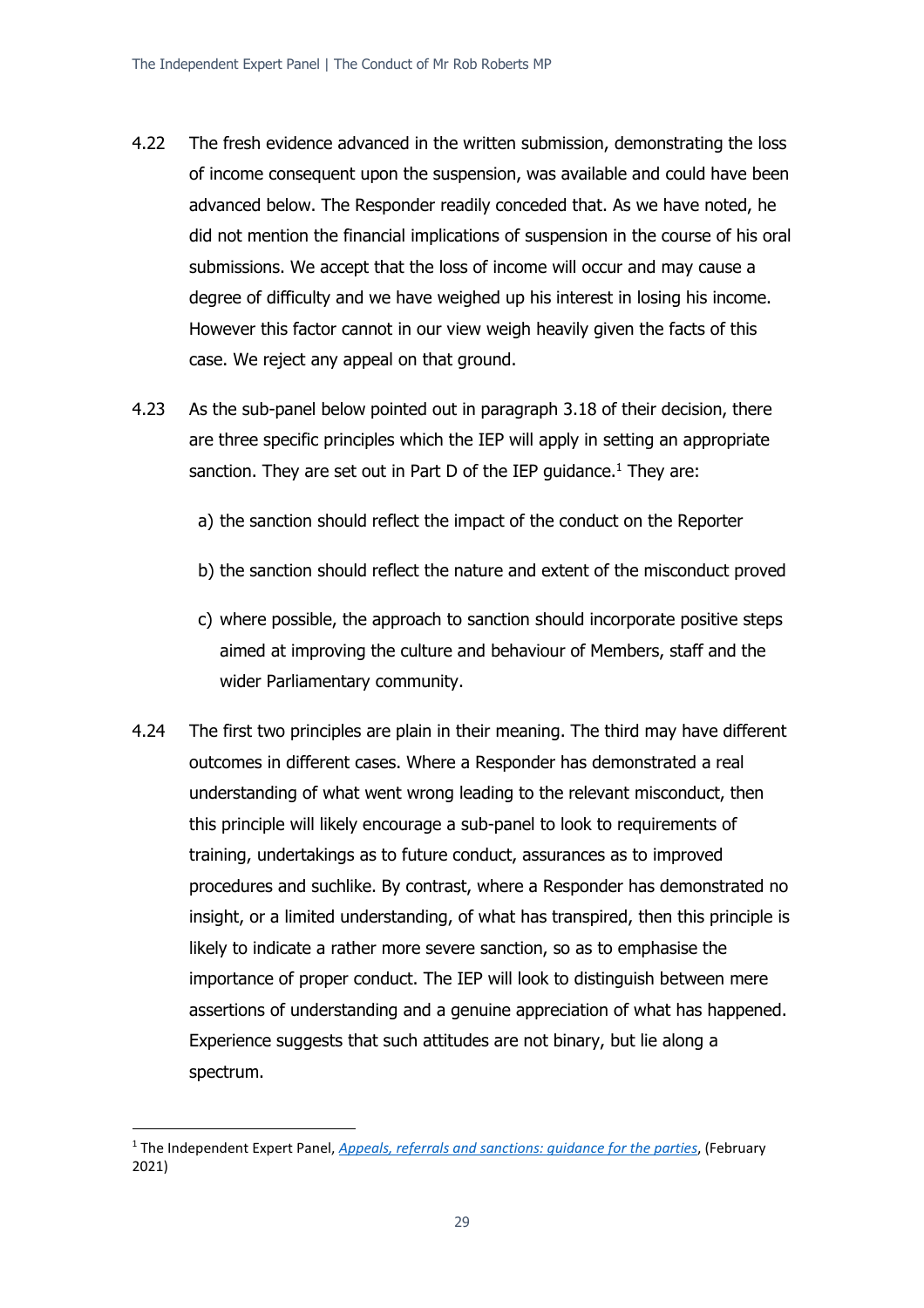- 4.25 There can be no doubt that the impact of the conduct in this case on the Reporter was severe. His life has been permanently altered and he has lost the professional future to which he was fully committed, and for which the Responder agrees, he was very well qualified. We see no basis for concluding that the sub-panel below misunderstood or misapplied this principle in any way.
- 4.26 The misconduct demonstrated here was also significant. It is evident that the Responder was in a very powerful position as an employer in relation to the Reporter. In the context of that relationship the energy with which the Responder pursued his proposition to the Reporter was considerable and was clearly very difficult for the Reporter to navigate. There was of course no physical assault of any kind and so far as we are aware no direct threats or implied threats of retribution, if the Reporter did not comply. We bear all that in mind, as did the sub-panel below. However, as the sub-panel below observed, there was a specific aggravating factor here, in that the Responder "continued to proposition the Reporter after he had been rebuffed, and after he had been advised, in relation to this specific Reporter, by a third part that pursuing a relationship with an employee was inappropriate." (Paragraph 3.23c of the decision below.)
- 4.27 In paragraphs 3.23 and 3.24 of their decision, they enumerated the aggravating and mitigating factors relevant to the case. We do not intend to repeat them. It is sufficient to say that we consider they identified the important factors under both heads, and gave them appropriate weight. We reject the criticism that they were unreasonable or disproportionate when considering the mitigating factors, and in particular as to the amount of retraining undertaken by the Responder.
- 4.28 As set out above, we gave the Responder the opportunity to present his appeal to us in person. We do not consider that the points made by the Responder during the hearing show that the decision of the sub-panel below was wrong. In particular we take the view that the sub-panel below were fully justified in concluding that: "… the Responder's insight into his behaviour still appeared to be limited, evidenced by his reference to 'misunderstandings' and by his

30